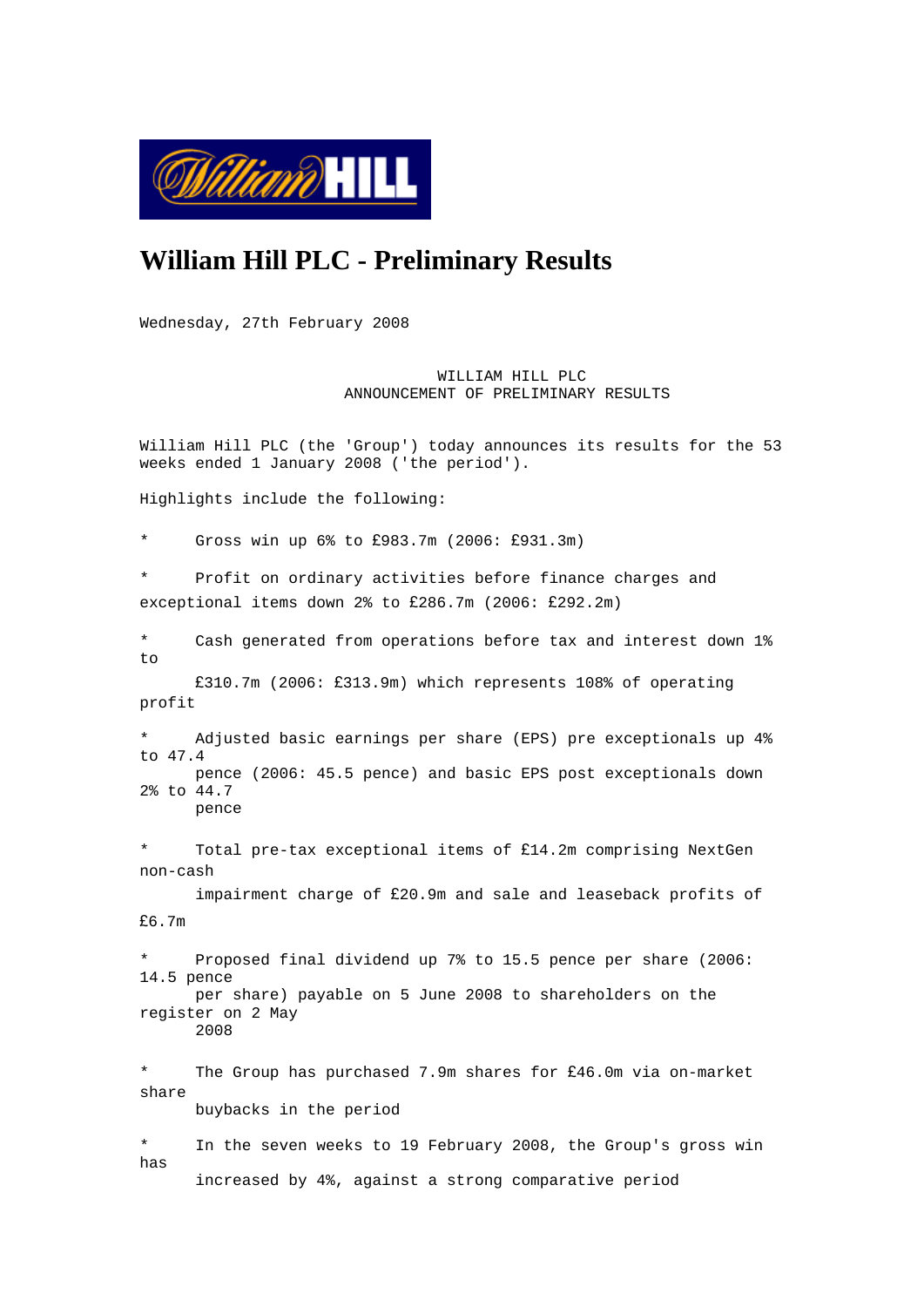Commenting on the results, Charles Scott, Chairman, said:

"2007 has seen the Group deliver a solid performance in light of the additional cost burden from a full year's charge for Amusement Machine Licence Duty (AMLD) and the competitive market environment in which our Interactive business operates.

Taking the main channels in turn:-

Looking forward to 2008 we remain confident in the prospects for our largest business - the Retail channel - which despite the incremental costs of Turf TV will be driven forward by continued machine income growth, the full year impact of evening opening, targeted investment in estate development and our ongoing focus on underlying cost control.

We expect 2008 to be a transitional year for the Interactive channel as we make the necessary investments to lay the foundations for future growth. The most significant of these is the replacement of our Interactive sportsbook technology system with the new, more flexible ORBIS platform. We will also be focusing on exploiting the opportunities available to our online gaming business.

I am pleased to welcome Ralph Topping as our Chief Executive. Ralph joined William Hill in 1973 and has held various positions within the company, including most recently Group Director, Operations and previously Retail Operations Director and Internet Director. He brings a deep knowledge of the business and more than 35 years of industry experience to the role.

In line with our progressive dividend policy, the Board is proposing to increase total dividends for the year by 7%."

Enquiries:

| Ralph Topping, Chief Executive         | Tel: 0208 918 3910 |  |
|----------------------------------------|--------------------|--|
| Simon Lane, Group Finance Director     | Tel: 0208 918 3910 |  |
| Nilay Patel, Corporate Finance Manager | Tel: 0208 918 3736 |  |
| Deborah Spencer, Brunswick             | Tel: 0207 404 5959 |  |

There will be a presentation to analysts at 9.00 am today at the Lincoln Centre,

18 Lincoln's Inn Field, London WC2. Alternatively, it is possible to listen to the presentation by dialling + 44 (0) 20 7138 0820 using the conference code 3492762£. The presentation will be recorded and will be available for a period of one week by dialling +44 (0) 20 7806 1970 and using the replay access number 3492762£.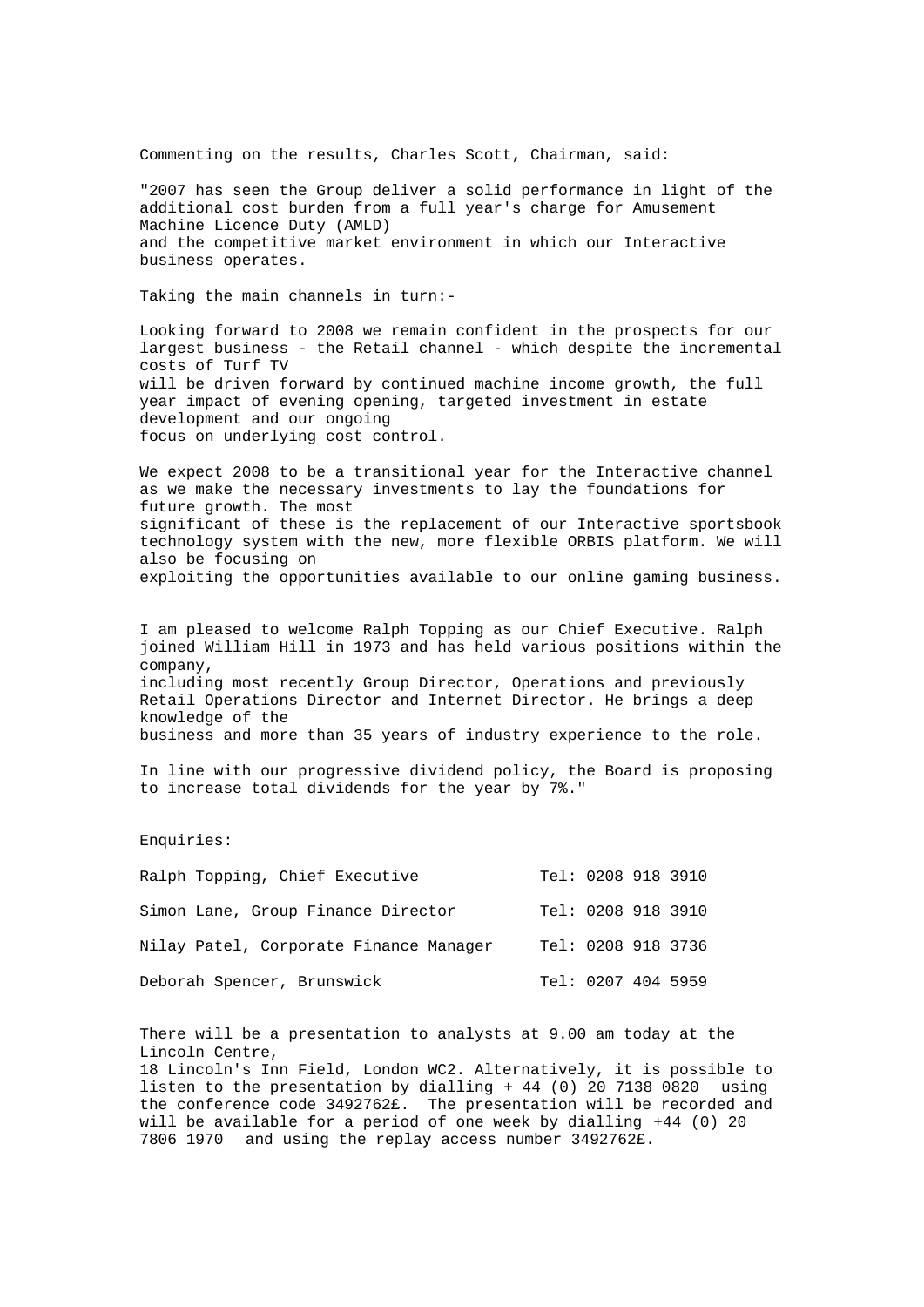The slide presentation will be available on the Investor Relations section of the website: www.williamhillplc.co.uk.

## Review of 2007 performance

A summary of the key financial results is set out in the table below:

| profit before                | Gross win |       | Operating |  |
|------------------------------|-----------|-------|-----------|--|
| exceptional items            |           |       |           |  |
| 2006                         | 2007      | 2006  | 2007      |  |
|                              | £         | £     | £         |  |
| £                            |           |       |           |  |
| Retail                       | 802.6     | 736.0 | 229.8     |  |
| 225.9<br>Interactive<br>61.5 | 119.8     | 130.5 | 50.9      |  |
| Telephone<br>16.7            | 53.0      | 57.5  | 16.1      |  |
| Other<br>(0.6)               | 8.3       | 7.3   | 1.1       |  |
| International joint ventures |           |       | (2.6)     |  |
| Associate - SIS<br>3.6       |           |       | 3.3       |  |
| Central overheads<br>(14.9)  |           |       | (11.9)    |  |
| _____________________        |           |       |           |  |
| 292.2                        | 983.7     | 931.3 | 286.7     |  |
| ---------                    |           |       |           |  |

The Retail channel, which constitutes 82% of the Group's gross win, continued to perform strongly driven by encouraging gross win growth and good cost control.

This was achieved notwithstanding the full year effects of the imposition of AMLD and the absence of a major football tournament. We estimate that these items in total had an impact on the Group of

approximately £16m in comparison with 2006, although the effects of this were partly offset by 2007 being a 53-week period. Interactive has had a difficult period, impacted by technology issues and a very competitive market, while Telephone produced a stable result, despite lower high-staking customer volumes year-on-year. In addition, 2007 has seen the start of our long-term investments in the Italian and Spanish markets via our international joint ventures with Codere.

Profit before finance charges and exceptional items was £5.5m lower than last year but earnings per share excluding exceptional items increased by 4%,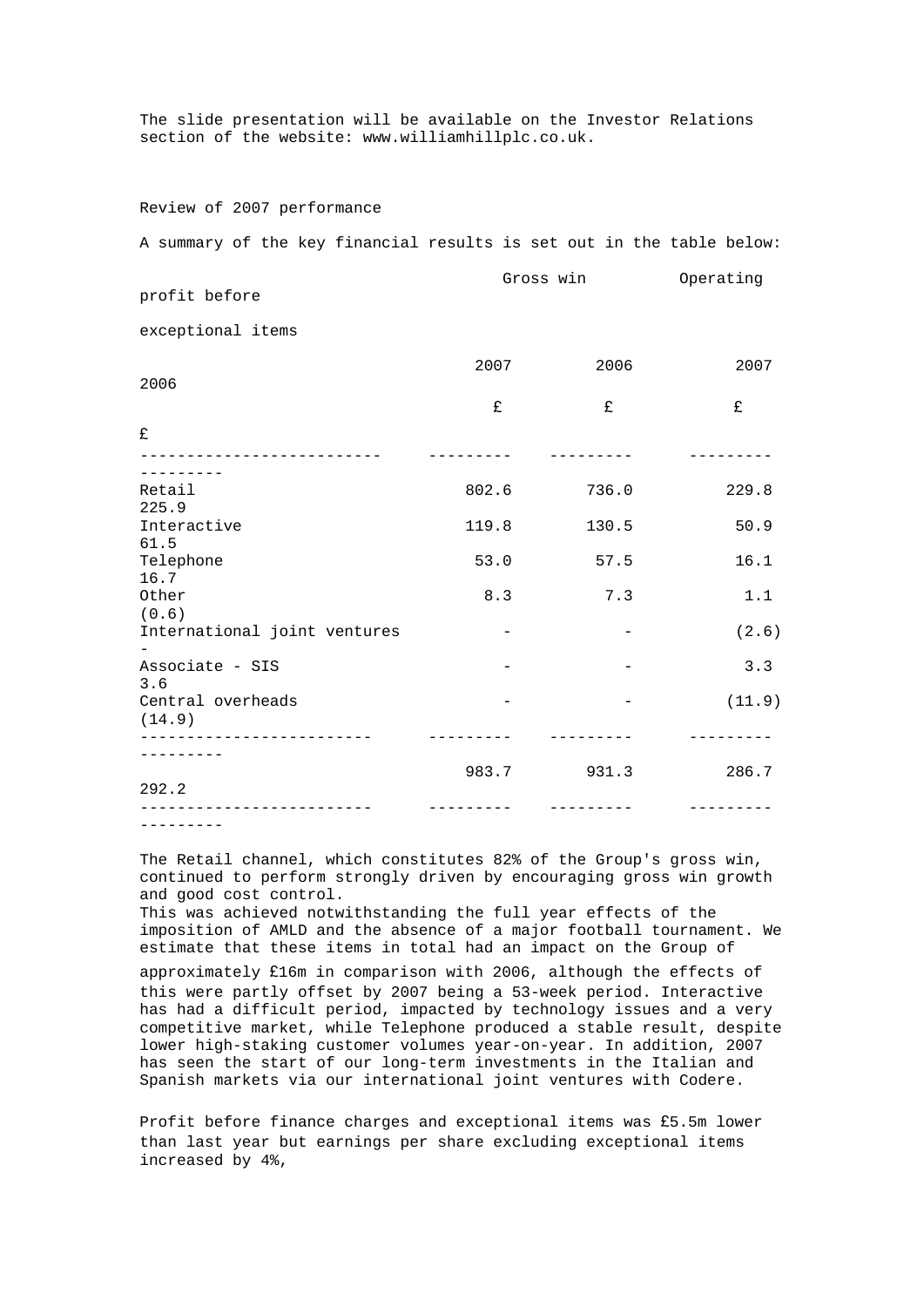benefiting from one-off tax movements. The Board is recommending a final dividend of 15.5 pence per share, an increase of 7% on last year consistent with the Group's policy of returning surplus capital via dividends and share buybacks.

Retail channel

The Retail channel's gross win grew by 9% to £802.6m (7% excluding the effects of the 53rd week) and pre-exceptional profit increased by 2% to £229.8m. This performance was achieved notwithstanding the adverse full year impact in 2007 from the imposition of AMLD in August 2006, as well as the 2006 comparatives including incremental gross win associated with the football World Cup.

Gross win from over the counter (OTC) increased by 3%, while machines gross win was up 15% (both excluding the 53rd week). Growth was facilitated by a larger estate (reflecting estate development and bolt-on acquisitions) and the extended opening hours allowed from 1 September by the Gambling Commission. We believe that further benefits from extended hours will come through in the future as punters become more familiar with the new trading hours available.

The impact of sporting results on OTC gross win year-on-year was broadly neutral as the effects of favourable football results in the earlier part of the year were largely offset by disappointing results in September and October. Horseracing gross win was impacted by the poor summer weather and a consequent high level of fixture cancellations (88 in 2007 compared to 46 in 2006).

The average number of gaming machines in the estate increased to 8,382 (2006: 8,218) in the period. The average net contribution per machine per week was£466

(2006: £433). This was a strong performance from machines, which has absorbed the additional cost from the imposition of AMLD in August 2006 that has adversely affected average weekly profitability of each terminal by £38. This performance was achieved despite the advent of the smoking ban from 1 July and was driven by staff training, content improvements, tight management of machine downtime and the extended opening hours allowed from 1 September. In January 2008, we renegotiated our machines supply contracts on improved terms with our existing supplier Inspired Gaming and also introduced a new supplier to the estate, Global Draw. We expect that these flexible supply arrangements will drive product innovation and service performance, which should enable us to deliver continued growth in our machines income.

Costs in the channel were up 11%, driven by the extended betting shop opening hours, the effects of the 53rd week, increases in the average number of LBOs (mainly affecting staff and property costs) and development activity within the existing estate (mainly affecting property and depreciation costs).

We completed 282 development and LBO refurbishment projects in 2007 including 39 new licences, 65 extensions and resites and 178 LBO refurbishments. Overall, we spent £46.8m on estate development in 2007.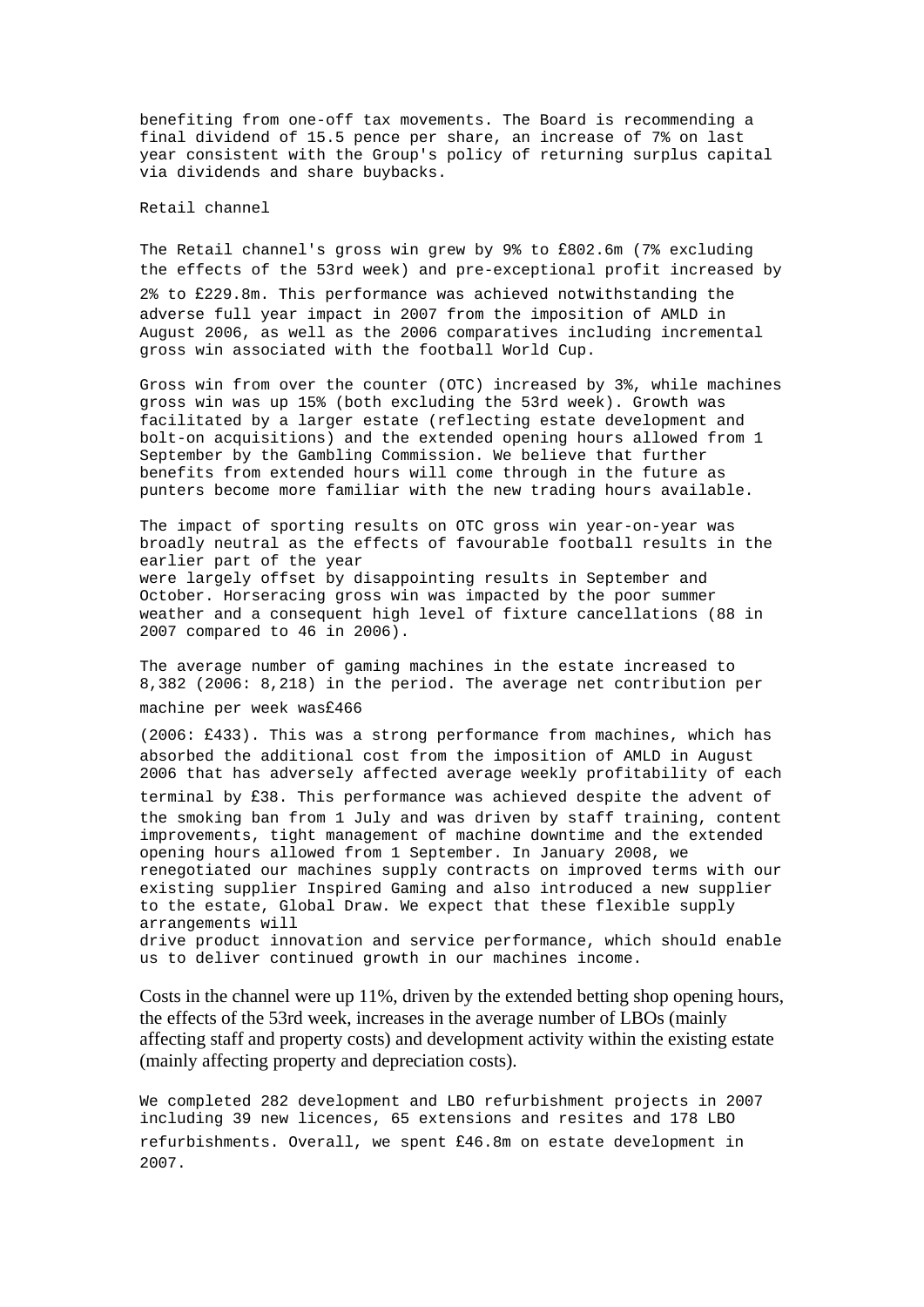2007 has also seen the acquisition and speedy integration of two small chains of LBOs, TH Jennings (Harlow Pools) Limited comprising 22 LBOs acquired for total consideration of £21.5m and Eclipse Bookmakers Limited comprising 7 LBOs acquired for a total consideration of  $£3.2m$ . Both chains have traded satisfactorily since their respective acquisitions.

At 1 January 2008, we had 2,234 LBOs in the United Kingdom, 9 in the Channel Islands, 2 in the Isle of Man and 49 in the Republic of Ireland; a total of 2,294.

Interactive channel

Interactive had a disappointing year with gross win falling by  $£10.7m$ to £119.8m and operating profit falling by £10.6m to £50.9m.

The Interactive sportsbook site has continued to be impacted by the relative inflexibility of our current technology configuration. This inflexibility is most notable in respect of in-running betting where the limitations of our technology prevented us from matching the increasing number of in-running betting opportunities available from our competitors. The Group had been addressing this technology deficiency through its replacement NextGen technology programme. In November 2007, following the notification of a delay in the implementation of the NextGen programme, the Board instigated a review of the project by external consultants. The review concluded that, while the NextGen programme would deliver the expected benefits in due course, the implementation would require greater investment and take longer than originally envisaged. The review also identified that proven technology was available that could be implemented more rapidly and at a lower comparative cost. The Board concluded that this was the preferred option and decided to terminate the NextGen programme. This decision resulted in an exceptional non-cash impairment charge in relation to the NextGen technology programme of £20.9m in the 2007 results with further related restructuring charges

of approximately £4m expected to be incurred in 2008.

In January 2008, we agreed heads of terms to purchase the ORBIS technology platform. ORBIS is the industry-leading platform and once implemented, will allow us to compete on a level playing field with our competitors, especially in the number and variety of in-running markets we can offer. We aim to implement ORBIS by the end of November 2008 and will invest in programme management skills to ensure that we meet this implementation target.

The Board took a number of other initiatives in the period to address the relative underperformance of the Interactive sportsbook. Changes have been made within the Interactive management team and there has been an increased investment in the content on the site including the live streaming of events such as horse racing and the Australian Tennis Open with the aim of driving increased traffic to the site. In addition, we have improved our current offer to clients through expanded payment methods, market leading pricing on selected football bets, easier navigation of the website and improved internet search engine optimisation capabilities.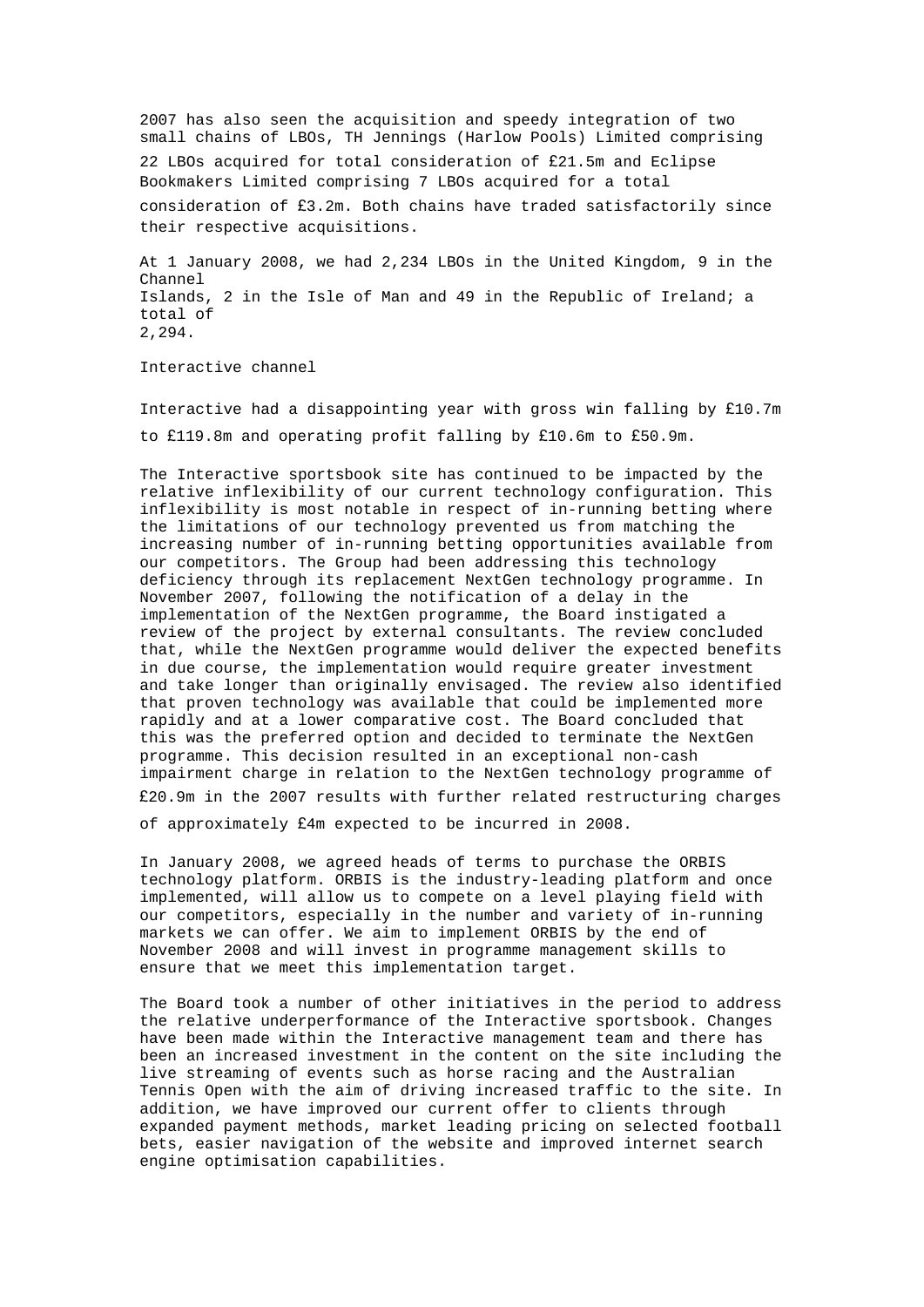Gaming revenues largely stabilised in 2007 following the loss of poker business in the second half of 2006 that resulted from changes in US legislation. Arcade games performed strongly driven by new games and products. We launched 9 new arcade games during the period that expanded our offering to 26 games. We also introduced internet based bingo and skill games in the period and bingo, in particular, has been very successful and has exceeded initial expectations. Casino revenues are lower than last year in part reflecting a cannibalisation of casino revenue by arcade games and also a lower average yield per player. Poker had a difficult first 6 months of the year but the introduction of a closed loop (which means that poker winnings should be recycled amongst our clients within the Cryptologic poker room) and lower limit tables has seen a stabilisation of revenue in what has traditionally been the slower second half of the year.

Total active accounts increased to 432,000 as at 1 January 2008 (26 December 2006: 405,000).

Costs in the channel increased 6%, largely due to higher depreciation associated with increased investment in systems partly offset by the effects of lower marketing costs, following the football World Cup investment in the previous year.

Telephone channel

Telephone gross win fell by  $£4.5m$  to  $£53.0m$  and operating profit decreased by £0.6m to £16.1m.

This result was achieved notwithstanding the World Cup benefiting the comparative figures and lower high-staking customer activity in the period. While the Telephone channel is our most mature, we believe that it should continue to deliver stable earnings whilst providing a valuable facility to customers who are attracted by good quality service and a quick and convenient way to get their bets processed.

We ended the year with 146,000 active telephone customers (26 December 2006: 160,000). The 2006 number of accounts was boosted by recruitment activity associated with the World Cup.

Costs incurred by the channel were reduced by 12% principally due to lower marketing spend in respect of the World Cup and rationalisation of staff costs.

International activities

2007 has seen further progress in developing our operations in Spain and Italy in conjunction with our joint venture partner, Codere.

In Spain, the joint venture has launched its Spanish brand - Victoria Apuestas and has developed the infrastructure needed to manage and control the joint venture operations. We are expecting to be awarded an operational licence for the Madrid region imminently. We aim to secure up to 34 owned outlets in this region by the end of the year together with a similar number of third party outlets, subject to obtaining local licensing and planning permissions. We have also successfully secured one of the three licences available in the Basque region of Spain, which entitles us to open betting outlets in that region. We hope to have 8 betting shops and 56 other betting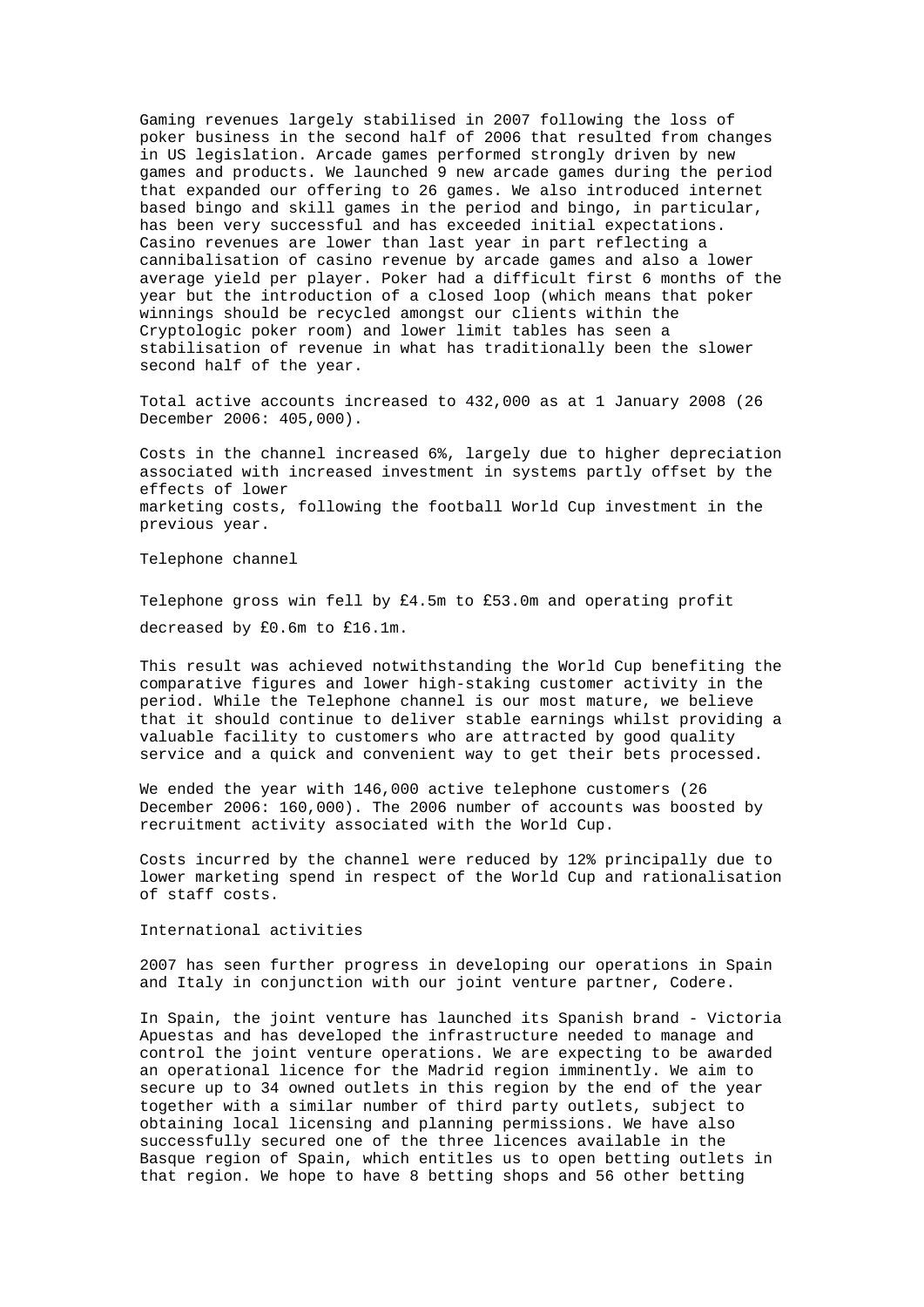outlets operational by the end of the year in this region. Some of the unsuccessful bidders have challenged this award. The Basque government has indicated that it will respond to this appeal by the end of February 2008. We remain confident that our licence will be confirmed.

In December 2006, as part of a process of deregulating betting within Italy, William Hill and Codere were jointly awarded 20 concessions to operate horseracing-betting shops, 7 concessions to operate sports betting shops and 28 concessions relating to sports betting points. Progress has been made in 2007 in identifying and acquiring locations to exploit these concessions and under the terms of the concessions, they have to be ready to commence trading by September 2008 and the majority are expected to be operational before then. We are also investigating potential shop acquisition opportunities in Italy to expand our footprint. Remote licences relating to horseracing and sports betting were also applied for and granted and the internet sites have commenced trading in February of this year.

The Board notes that both Spain and Italy are new markets for William Hill and expect that it will take a period of time to develop these opportunities.

## Operating expenses

Full-year expenses before exceptional items(net of operating income) for the Group were £480.2m, an increase of 8%. Excluding the effects of the 53rd week and the extended opening hours from 1st September, costs are estimated to have risen by 4%.

Staff costs (which represented roughly half of our total costs) increased by 7% over the comparable period, mainly reflecting the 53rd week, extended opening hours from September, a 3% increase in the average number of LBOs trading in the period and an inflationbased pay award to staff of 3%. Property costs, which represented 17% of our total costs, were up 15% over the comparable period reflecting higher energy costs and increases in rent and rates, in part driven by an increase in average LBO size and also a greater number of LBOs.

Depreciation costs increased 20% due to increased investment in the LBO estate and IT systems, including gaming products. The cost of providing pictures and data to our LBOs was up 9% over the comparable period due to the increased size of the estate and the costs of extra content to support the extended opening hours. Advertising and marketing costs were down 9% over the comparable period mainly due to the absence of the World Cup marketing campaign, which was included in the 2006 comparative figures. Approximately £3.0m was incurred in the period in preparation for the introduction of the new Gambling Commission regime, of which £1.2m was non-recurring.

Looking forward, we will continue to focus on cost discipline and remain confident that cost increases will remain in the 4-6% historical cost range excluding the incremental effects of evening opening and Turf TV.

## Regulatory development

The Gambling Act 2005 came into force on 1 September 2007 with the Gambling Commission taking on its role of implementing and policing the detailed regulations, licence conditions and guidance that will govern gambling in Great Britain. We welcome the establishment of the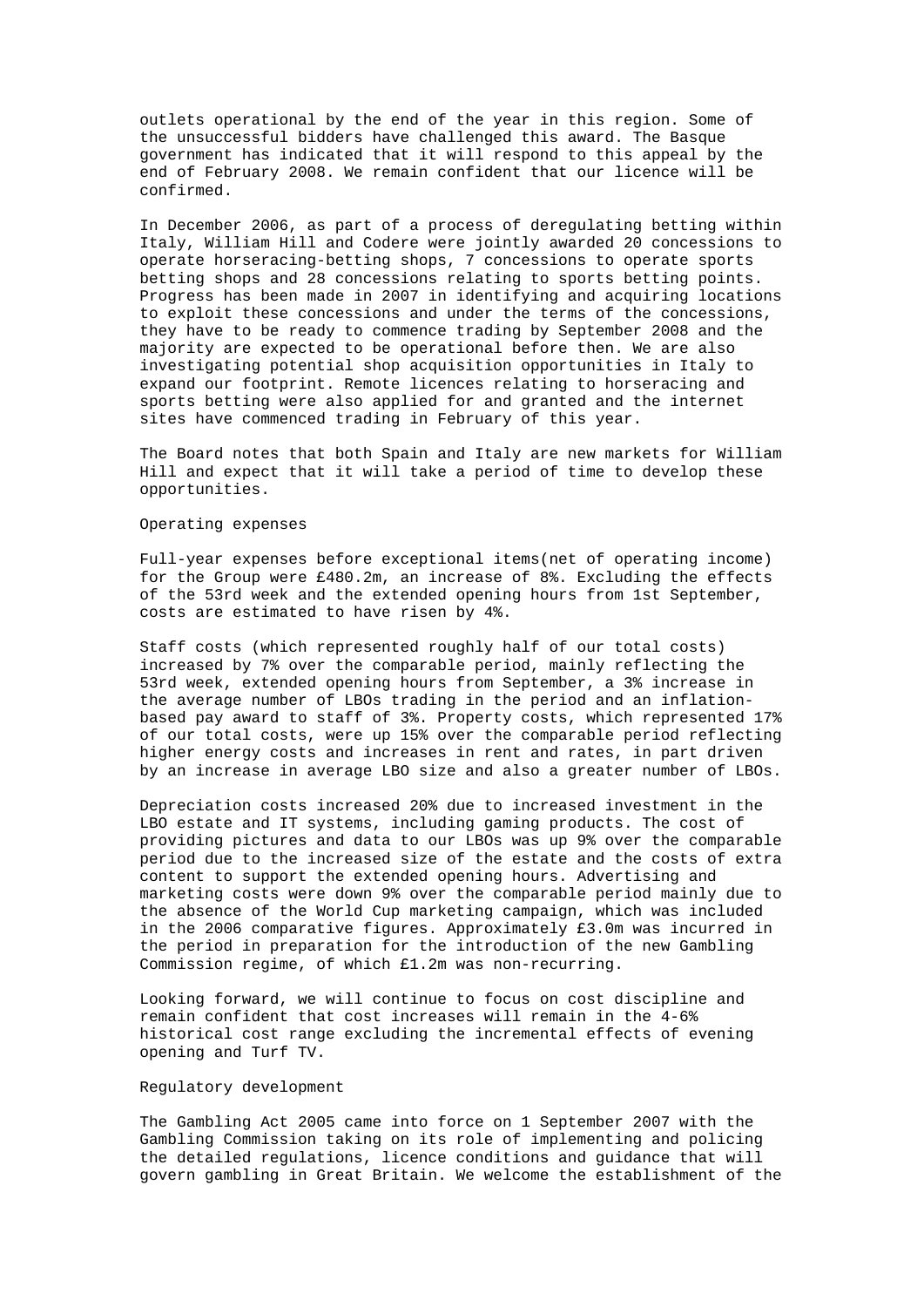Gambling Commission and support its objective to regulate gambling in the public interest by keeping crime out of gambling, by ensuring that gambling is conducted fairly and openly, and by protecting children and vulnerable people from being harmed or exploited by gambling.

We have engaged with the Commission, working with it to try and establish workable regulations in time for the 1st September deadline. We look forward to maintaining a positive dialogue with the Commission in years to come. We have also undertaken a significant training programme during the year to inform all our staff of the requirements of the Act and their responsibilities under the new regime.

## Cost of content

On 11 January 2008, we entered into a five year contract with Amalgamated Racing Limited, trading as Turf TV, for the provision of live coverage of all horse races taking place at those horserace courses for which Turf TV has exclusive rights. By agreeing this contract the Group has ensured that it is able to provide pictures of UK racing to our customers in the United Kingdom, the Isle of Man, Channel Islands and the Republic of Ireland from that date and has obtained certainty on the cost of that service for the next five years. The Group, together with the Bookmakers Afternoon Greyhound Services Limited and other bookmakers, is currently party to litigation against Turf TV and various others over allegations of breaches of competition law.

On 20 February 2008, the Government announced its intention that the 47th Levy scheme be settled on terms similar to those included in the 46th Levy scheme. We were disappointed with this outcome but welcomed the comments in the accompanying statement that the Government accepted an argument could be put forward that bookmakers' subscriptions to the new Turf TV service constitute a commercially based flow of money to horseracing. We share the Government's desire to move away from a statutory levy and we look forward to engaging with the Government and the horseracing industry in the near future on developing a commercial arrangement for the support of horseracing going forward.

## Taxation

The main taxation change in the period was the reduction from 30% to 28% in the headline rate of corporation tax, which becomes effective from 1 April 2008. As the Group has significant non-cash deferred tax liabilities associated with its acquired betting licences, the rate change has led to a one-off reduction in the tax charge of  $£11.3m$ , resulting from the restatement of these liabilities based on the reduced corporation tax rate. Consequently, the Group's effective rate of tax (before exceptional items and associate income) was 25.3%, as compared to 29.6% in 2006 and the UK statutory rate for 2007 of 30%.

# Cashflow and net indebtedness

The Group generated net cash inflow from operating activities before financing and tax of  $£310.7m$ , £3.2m lower than the comparable period.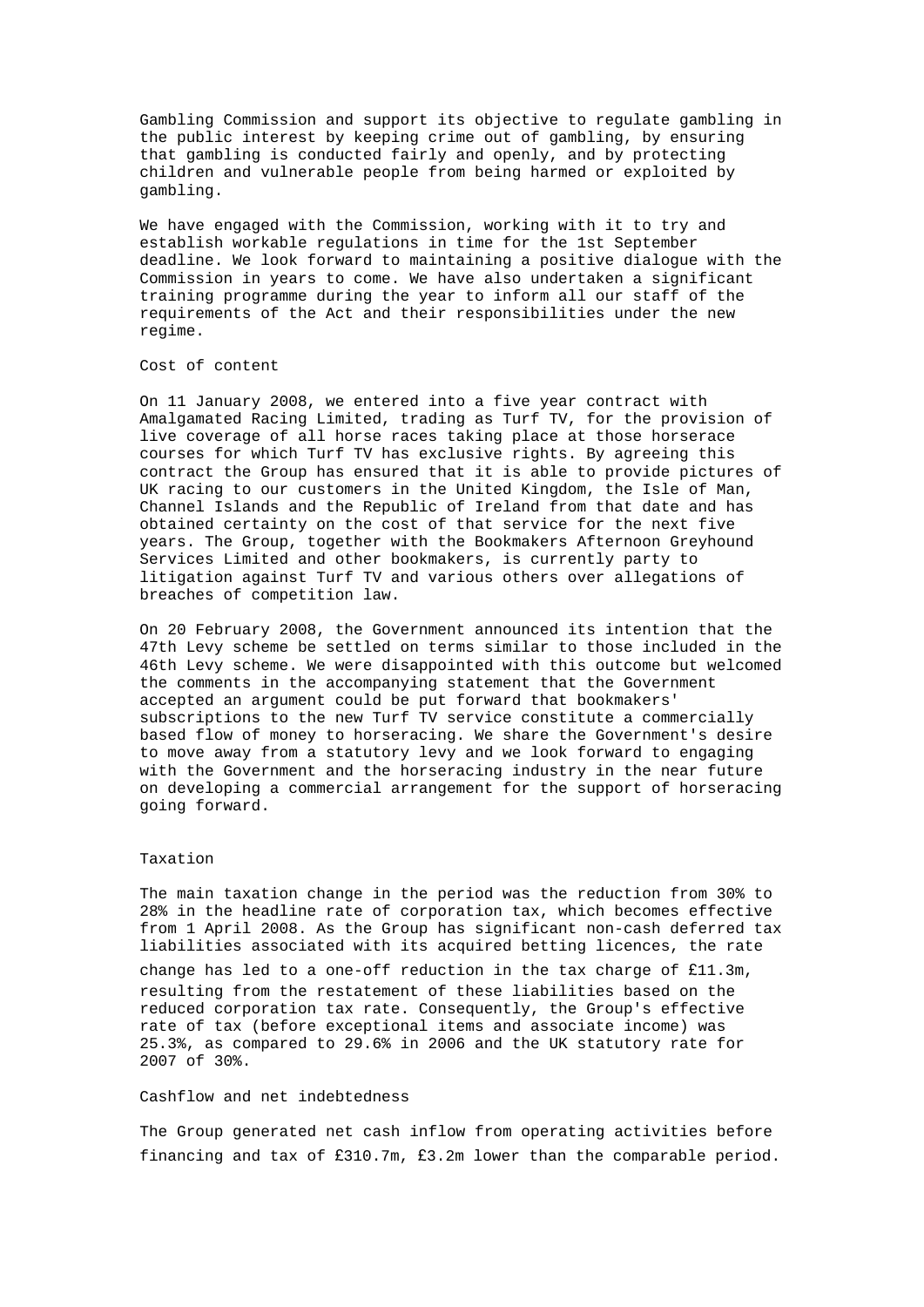The Group paid £77.7m in net debt service costs, paid £71.8m in corporation tax, invested £97.3m in capital expenditure and acquisitions (including joint-venture investments), paid £78.5m in dividends and spent £43.5m (net of SAYE option receipts) purchasing its own shares.

Net indebtedness increased to  $£1,083.9m$  at 1 January 2008 (26 December 2006 -  $f1,043.4m$  as a result of the above.

Returns to shareholders

The Company is proposing to pay a final dividend of 15.5 pence per share (2006: 14.5 pence per share) on 5 June 2008 to shareholders on the register on 2 May 2008. The 7% increase in the proposed final dividend is in line with the Group's policy of returning surplus capital via dividends and share buybacks. The proposed level of total dividend corresponds to a dividend cover ratio of 1.9 times (26 December 2006 - 2.1 times). The Company normally aims to pay interim and final dividends that represent approximately one third and two thirds, respectively, of total dividends.

The Company obtained a renewed authority from shareholders at the Annual General Meeting held in May 2007 to buyback up to 10% of the issued share capital. In 2007, the Company bought back 2% of its opening share capital, all of which was cancelled. The aggregate cost (after expenses and stamp duty) of the acquired 2% of issued share capital was £46.0m.

From June 2002, the date of its initial public offering to the end of 2007, the Company has bought back a total of 19% of its original issued share capital (inclusive of shares bought back into treasury) returning £448.5m to shareholders and paid dividends totalling a

further £326.5m (excluding the proposed dividend of 15.5 pence per share to be paid in June 2008).

Approximately 2% of the issued share capital at the end of 2007 is held as treasury shares to meet future awards under the Group's various incentive and share remuneration schemes.

Financial structure and liquidity

Following the acquisition of Stanley Retail in June 2005, the Board considered the optimal capital structure and financing arrangements for William Hill as a public company. Accordingly, the Group secured new facilities of  $£1.2$ bn with a consortium of banks. £600m of the new facilities has been structured as a five-year revolving credit facility and £600m as a five-year term loan. These facilities are repayable in March 2010. In June 2006, the Group arranged a further new five-year bank facility of £250m. This facility is repayable in July 2011. The directors believe that these facilities are currently sufficient to meet the projected working capital and investment needs of the Group.

The Company has hedged its exposure to interest rates on its forecast floating rate debt by entering into a series of interest rate swaps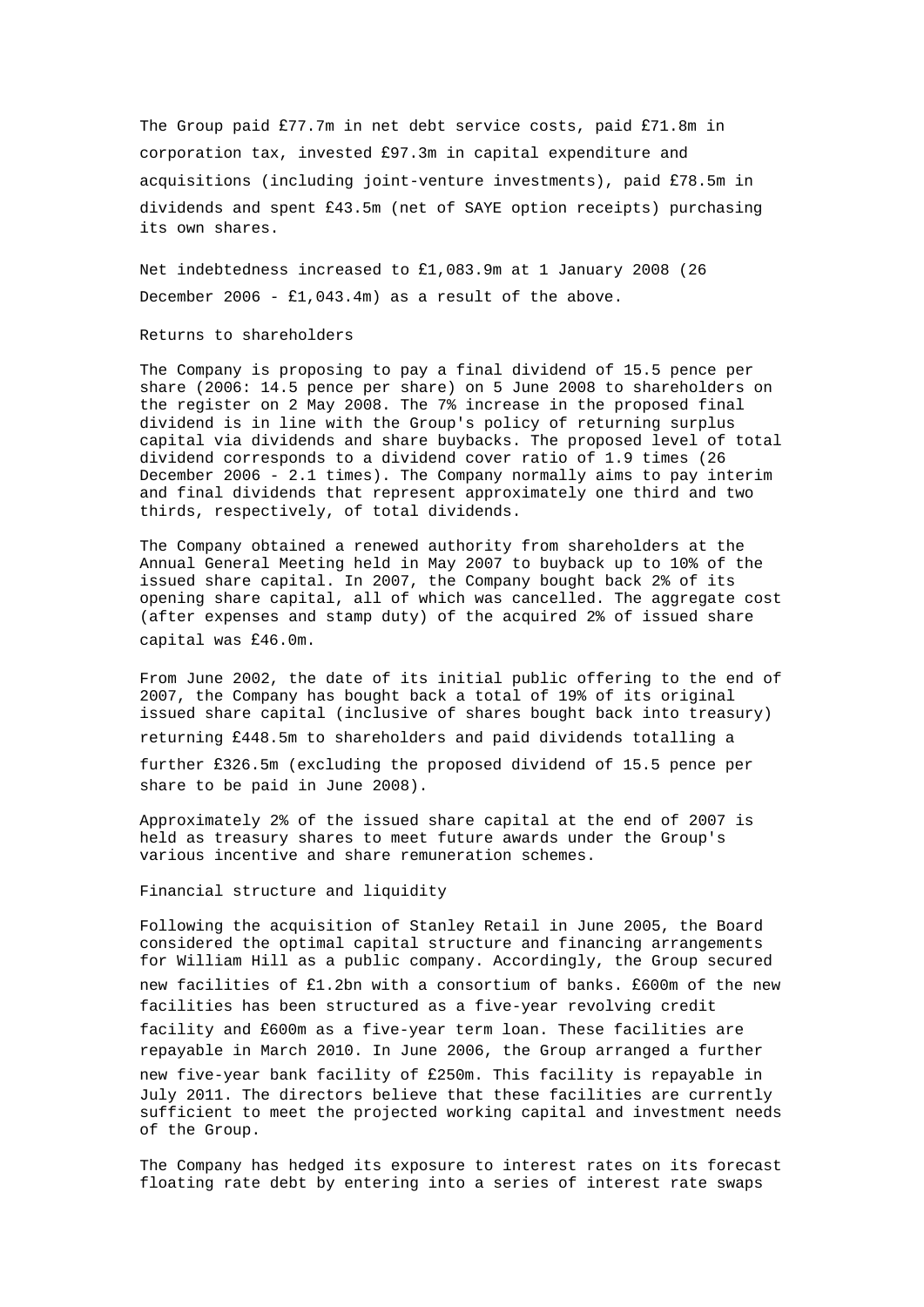and collars. As at 1 January 2008, approximately 40% of its forecast exposure is fixed via interest rate swaps reducing to 10% by the end of 2012. A further 40% is subject to interest rate collar arrangements as at 1 January 2008, also reducing to 10% by the end of 2012.

The remaining exposure is at floating rates. The Board will continue to review periodically the borrowing and hedging arrangements to ensure that they remain appropriate to the needs of the Group and take account of changes in market conditions and business plans.

In September 2005, the Board announced it intended to maintain an efficient and flexible capital structure and would achieve these objectives by targeting a ratio of net debt to earnings before exceptional items, interest, tax, depreciation and amortisation (EBITDA) of approximately 3.5 times to be achieved over the medium term. By the end of December 2007, the Group net debt to EBITDA ratio was 3.4 times.

The Board remains focussed on maintaining an efficient balance sheet and will continue to return surplus capital to shareholders through its progressive dividend policy and share buyback programme as appropriate. Equally, the Board remains committed to growing the business and will invest in appropriate opportunities both via capital expenditure and bolt-on acquisitions in its core business, where its assessment indicates that shareholder value will be maximised.

Reconciliation of gross win to revenue

Due to the requirements of accounting standards, the Group discloses a different top line measure of activity (revenue) in its accounts from gross win. The difference between the two measures is the VAT payable on machine income and the following is a reconciliation for the periods presented between gross win and revenue as disclosed in the attached financial statements:

|                       | 53 weeks to 1 |        | 52 |
|-----------------------|---------------|--------|----|
| weeks to 26           |               |        |    |
|                       | Jan 2008      |        |    |
| Dec 2006              |               |        |    |
|                       |               | £      |    |
| £                     |               |        |    |
| Gross win             |               | 983.7  |    |
| 931.3                 |               |        |    |
| VAT on machine income |               | (43.3) |    |
| (37.1)                |               |        |    |
|                       |               |        |    |
|                       |               |        |    |
| Revenue               |               | 940.4  |    |
| 894.2                 |               |        |    |
|                       |               |        |    |
|                       |               |        |    |

## Current trading

In the seven weeks to 19 February 2008, the Group's gross win has increased by 4%. This represents a solid start to the year given the strong prior year comparatives.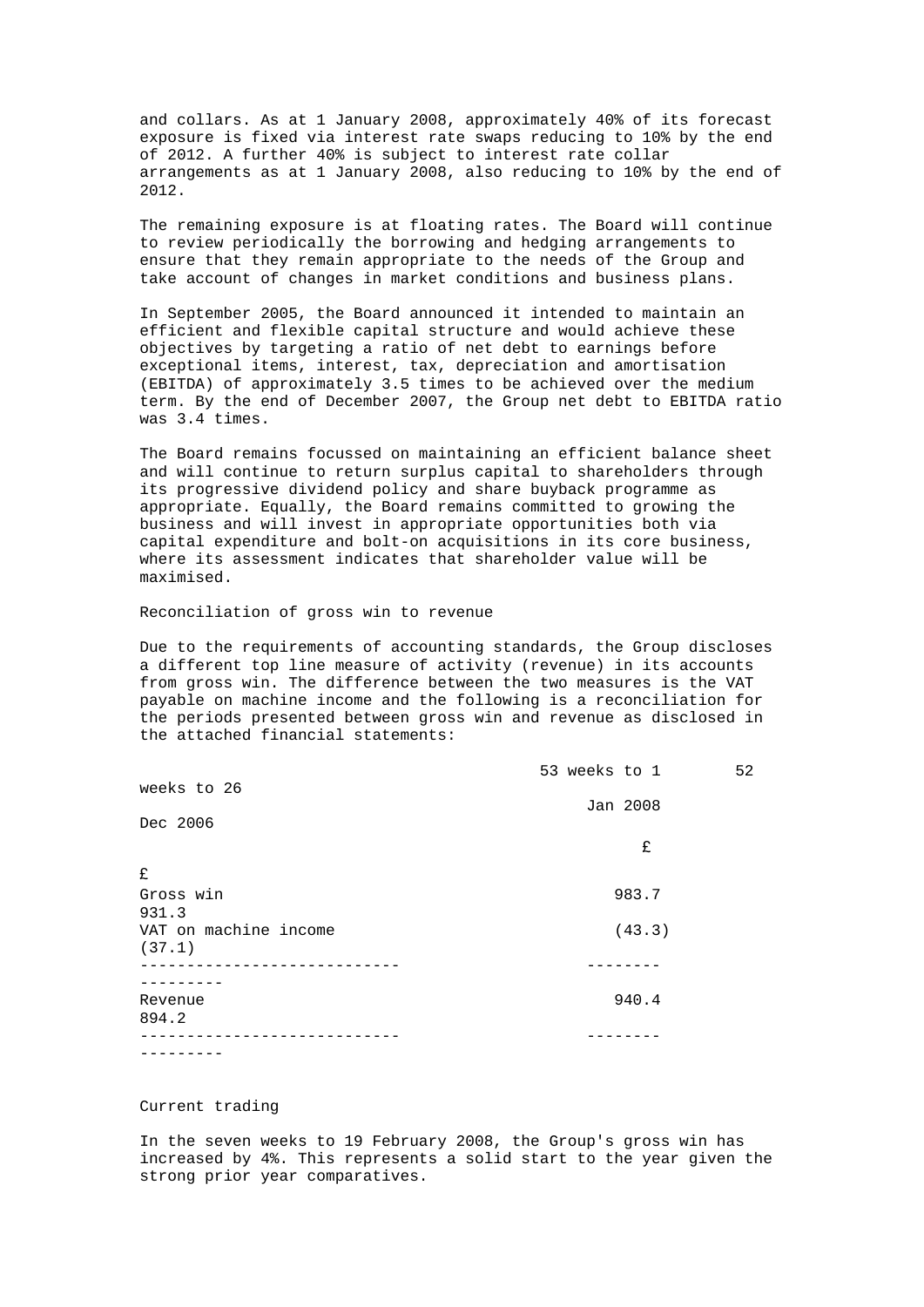To date we have seen no evidence that a slow down in consumer spending is having an adverse impact on our business although at this early stage of the cycle it is difficult to be definitive. The Board notes that historically, the Group's business has proven to be less exposed to the economic cycle than many other consumer facing industries. Since the last economic downturn, however, the business has significantly increased its income generated from gaming machines in LBOs and online betting and gaming. It is difficult to predict with any certainty how these income streams will react under conditions of economic pressure.

For the year as a whole, we remain confident of further growth in the Retail business. The Group remains focused on cost and believes that like for like cost growth can continue to be contained within the historic range of 4-6%. However, the business will need to absorb incremental costs associated with the new Turf TV contract and the full year impact of extended winter opening hours.

The performance of the interactive sportsbook is expected to continue to be impacted until the new ORBIS platform is fully up and running towards the end of the year.

The development of our International business continues. Until these businesses reach scale we would anticipate absorbing some operating losses, which in 2008 are expected to be approximately  $£8$  million.

Overall, the Board remains confident about the prospects for the business both in the UK and internationally.

## Chief Executive appointment

On 21 February 2008, the Board announced the appointment of Ralph Topping as Chief Executive. Mr Topping was previously Group Director, Operations for William Hill, with responsibility for the Group's UKbased operations. He was appointed to the Board of William Hill PLC in April 2007. Mr Topping joined William Hill in 1973 and has held various positions within the Group, including Retail Operations Director and Internet Director. Mr Topping brings a deep knowledge of the William Hill business and more than 35 years of industry experience to the role.

Consolidated Income Statement for the 53 weeks ended 1 January 2008

| £        | £           |       |             |                    |  |
|----------|-------------|-------|-------------|--------------------|--|
|          |             | Notes | £           | £                  |  |
| Total    |             |       |             |                    |  |
| 2008     | 2006        |       | items       | (note 3)           |  |
|          |             |       | exceptional | items              |  |
| January  | 26 December |       |             | Before Exceptional |  |
| ended    | ended       |       |             |                    |  |
| 53 weeks | 52 weeks    |       |             |                    |  |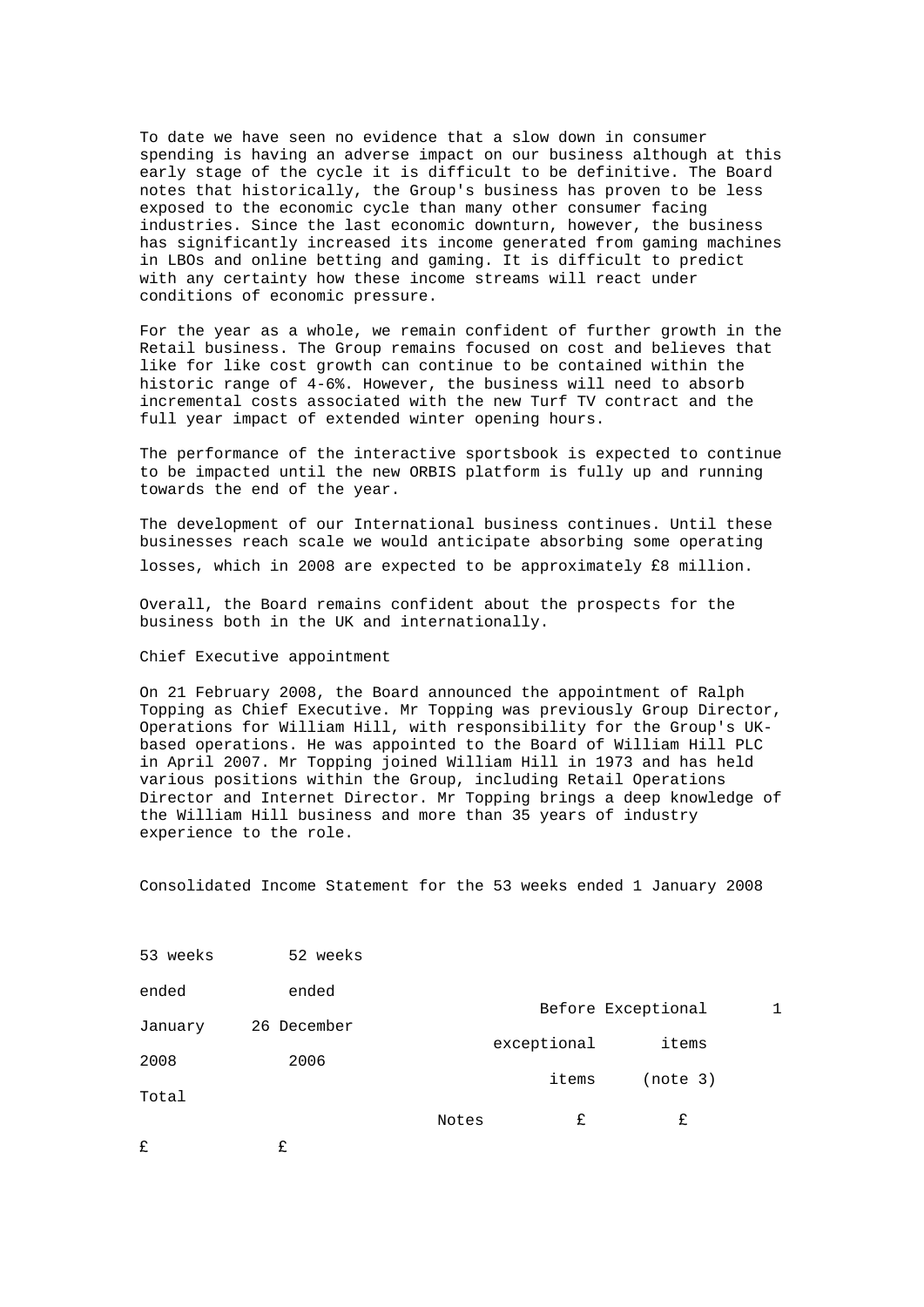| -------------------                                            |        |                |                            |              |  |
|----------------------------------------------------------------|--------|----------------|----------------------------|--------------|--|
| _______<br>Continuing Operations                               |        |                |                            |              |  |
| Amounts wagered                                                |        |                | 14,792.3<br>$2 \quad \Box$ |              |  |
| 14,792.3 13,235.9                                              |        |                |                            |              |  |
| -------------------<br>$- - - - - -$                           |        |                | ----------                 |              |  |
| Revenue                                                        |        | $\overline{a}$ | 940.4                      |              |  |
| 940.4                                                          | 894.2  |                |                            |              |  |
| Cost of sales<br>$(174.2)$ $(160.3)$                           |        |                | (174.2)                    |              |  |
| _____________________<br>_ _ _ _ _ _ _                         |        |                |                            |              |  |
| Gross profit                                                   |        | 2              | 766.2                      |              |  |
| 766.2                                                          | 733.9  |                |                            |              |  |
| Other operating income<br>10.4<br>6.3                          |        |                | 10.4                       |              |  |
| Other operating expenses                                       |        |                | (490.6)                    |              |  |
| $(490.6)$ $(451.6)$<br>Exceptional operating expense<br>(20.9) |        | $\sim$ 3       |                            | (20.9)       |  |
| Share of results of<br>associates and joint ventures<br>0.7    | 3.6    |                | 0.7                        |              |  |
| . <u>_ _ _ _ _ _ _ _ _ _ _ _ _ _ _ _ _</u> _ _                 |        |                |                            |              |  |
| Operating profit                                               |        | 2              |                            | 286.7 (20.9) |  |
| 265.8                                                          | 292.2  |                |                            |              |  |
| Exceptional profit on sale<br>and leaseback of properties      |        | 3              |                            | 6.7          |  |
| 6.7<br>Investment income                                       |        | 4              | 24.3                       |              |  |
| 24.3                                                           | 13.0   |                |                            |              |  |
| Finance costs<br>$(87.6)$ (69.8)                               |        | 5              | (87.6)                     |              |  |
| ------------------                                             |        |                |                            |              |  |
| Profit before tax<br>209.2                                     | 235.4  | $\mathbf{2}$   | 223.4                      | (14.2)       |  |
| Tax<br>(51.8)                                                  | (68.6) |                | $3,6$ (56.3)               | 4.5          |  |
|                                                                |        |                |                            |              |  |
| --------<br>Profit for the period<br>157.4                     | 166.8  | 9              | 167.1                      | (9.7)        |  |
| -----------------<br>-------                                   |        |                | ----------                 |              |  |
| Earnings per share (pence)<br>Basic                            |        | 8              |                            |              |  |
| 44.7                                                           | 45.5   |                |                            |              |  |
| Diluted<br>44.3                                                | 44.9   | 8              |                            |              |  |
|                                                                |        |                |                            |              |  |

Consolidated Statement of Recognised Income and Expense for the 53 weeks ended 1 January 2008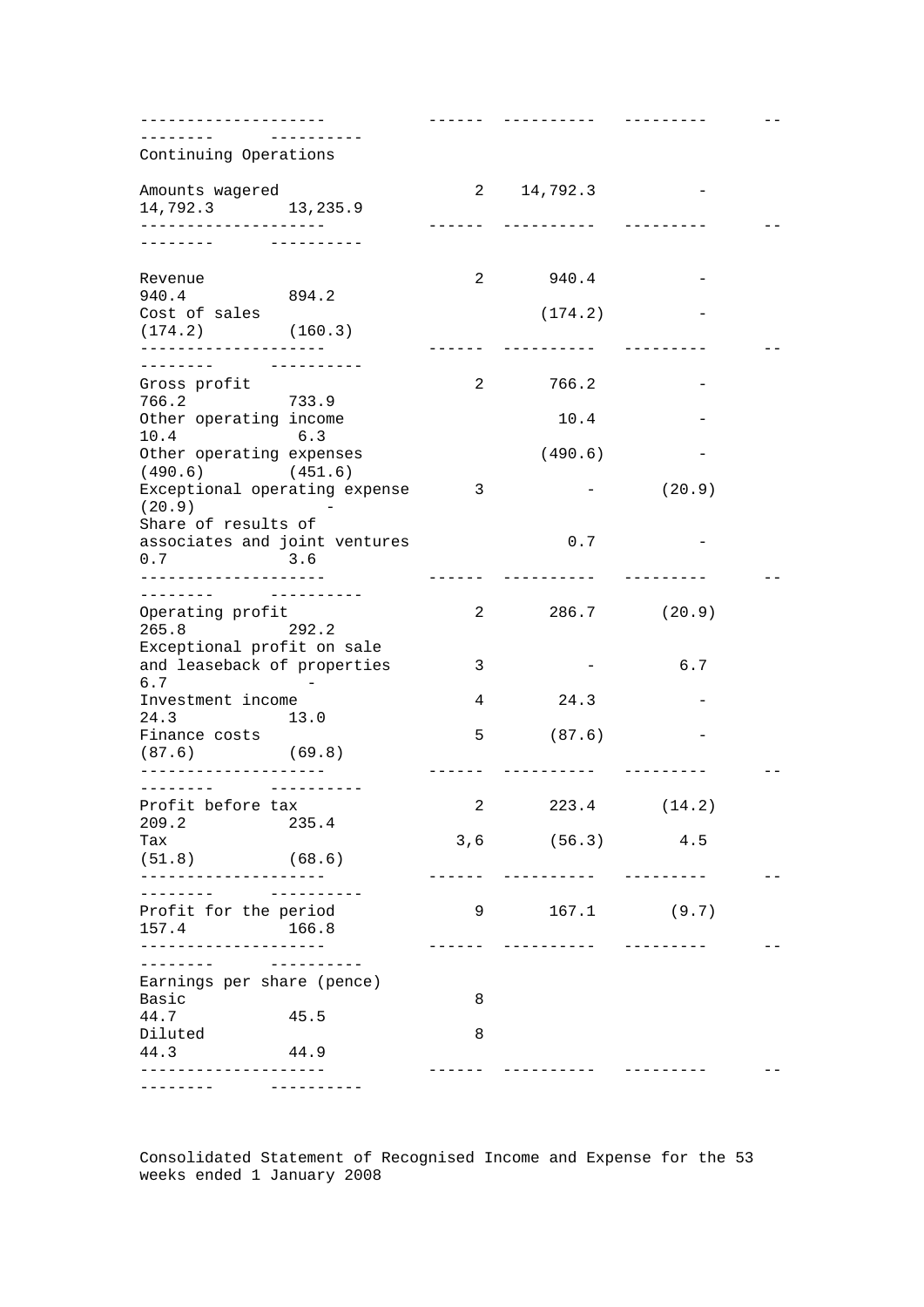|                                                                |                 | 53 weeks          |    |
|----------------------------------------------------------------|-----------------|-------------------|----|
| 52 weeks                                                       |                 | ended             |    |
| ended                                                          |                 | 1 January         | 26 |
| December                                                       |                 |                   |    |
| 2006                                                           |                 | 2008              |    |
|                                                                | Notes           | £                 |    |
| £                                                              |                 |                   |    |
| ----------------------------------                             | -------         | ----------        |    |
| (Loss)/gain on cash flow hedges<br>14.3                        |                 | (1.6)             |    |
| Actuarial gain on defined benefit                              |                 |                   |    |
| pension scheme<br>16.7                                         |                 | 12.9              |    |
| Tax on items taken directly to equity<br>(9.5)                 |                 | (1.3)             |    |
| Change in associate net assets due to<br>share repurchase      |                 |                   |    |
| (1.7)<br>-------------------------------                       | $- - - - - - -$ | ----------        |    |
| ---------                                                      |                 |                   |    |
| Net income recognised directly in equity<br>19.8               |                 | 10.0              |    |
| Transferred to income statement on cash<br>flow hedges         | 9               | (7.6)             |    |
| 0.7<br>Profit for the period<br>166.8                          |                 | 157.4             |    |
| ----------------------------------                             | $- - - - - - -$ | ----------        |    |
| ---------                                                      |                 |                   |    |
| Total recognised income and expense for<br>the period<br>187.3 |                 | 159.8             |    |
|                                                                |                 | ----------        |    |
| . <u>.</u>                                                     |                 |                   |    |
| Consolidated Balance Sheet as at 1 January 2008                |                 |                   |    |
|                                                                | Notes           | 1 January         | 26 |
| December                                                       |                 | 2008              |    |
| 2006                                                           |                 |                   |    |
|                                                                |                 | £                 |    |
| £                                                              |                 |                   |    |
| ---------------------------                                    |                 | - - - - - - - - - |    |
| --------                                                       |                 |                   |    |
| Non-current assets<br>Intangible assets<br>1,342.7             |                 | 1,365.9           |    |
| Property, plant and equipment                                  |                 | 214.7             |    |
| 207.0<br>Interest in associates and joint                      |                 |                   |    |
| ventures<br>5.3                                                |                 | 12.7              |    |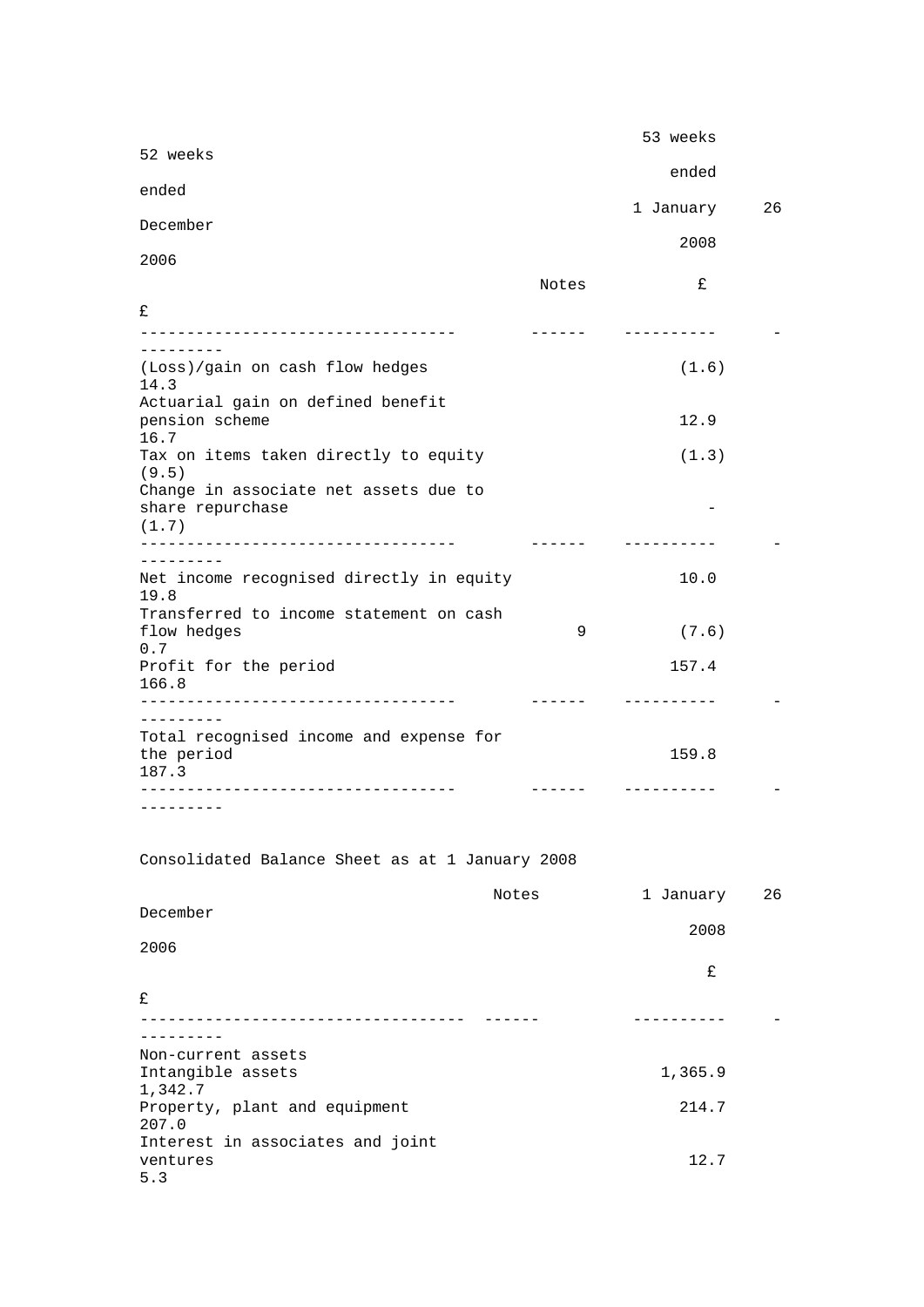| Deferred tax asset<br>8.5<br>----------------------        | 1.9                 |
|------------------------------------------------------------|---------------------|
| . <u>.</u>                                                 | .                   |
| 1,563.5                                                    | 1,595.2             |
| -------------------------------                            | ----------          |
| ---------<br>Current assets                                |                     |
| Inventories                                                | 0.6                 |
| 0.5<br>Trade and other receivables                         | 32.3                |
| 30.4                                                       |                     |
| Cash and cash equivalents<br>98.7                          | 69.4                |
| Derivative financial instruments<br>14.4                   | 5.2                 |
| --------                                                   | ----------          |
| 144.0                                                      | 107.5               |
| _________________________________                          | ----------          |
| .<br>Total assets                                          | 1,702.7             |
| 1,707.5                                                    |                     |
| --------------------------------<br>--------               | ----------          |
|                                                            |                     |
| Current liabilities<br>Trade and other payables<br>(108.6) | (90.8)              |
| Current tax liabilities                                    | (51.8)              |
| (66.3)<br>Borrowings                                       | (1.2)               |
| (0.9)                                                      |                     |
| Derivative financial instruments<br>(5.6)                  | (4.7)<br>---------- |
| --------                                                   |                     |
| (181.4)                                                    | (148.5)             |
|                                                            | --------            |
|                                                            |                     |
| Non-current liabilities                                    |                     |
| Borrowings<br>(1, 141.2)                                   | (1, 152.1)          |
| Retirement benefit obligations<br>(25.1)                   | (3.3)               |
| Deferred tax liabilities                                   | (165.7)             |
| (169.3)                                                    |                     |
|                                                            |                     |
| (1, 335.6)                                                 | (1, 321.1)          |
|                                                            | . <u>.</u> .        |
| .                                                          |                     |
| Total liabilities<br>(1, 517.0)                            | (1, 469.6)          |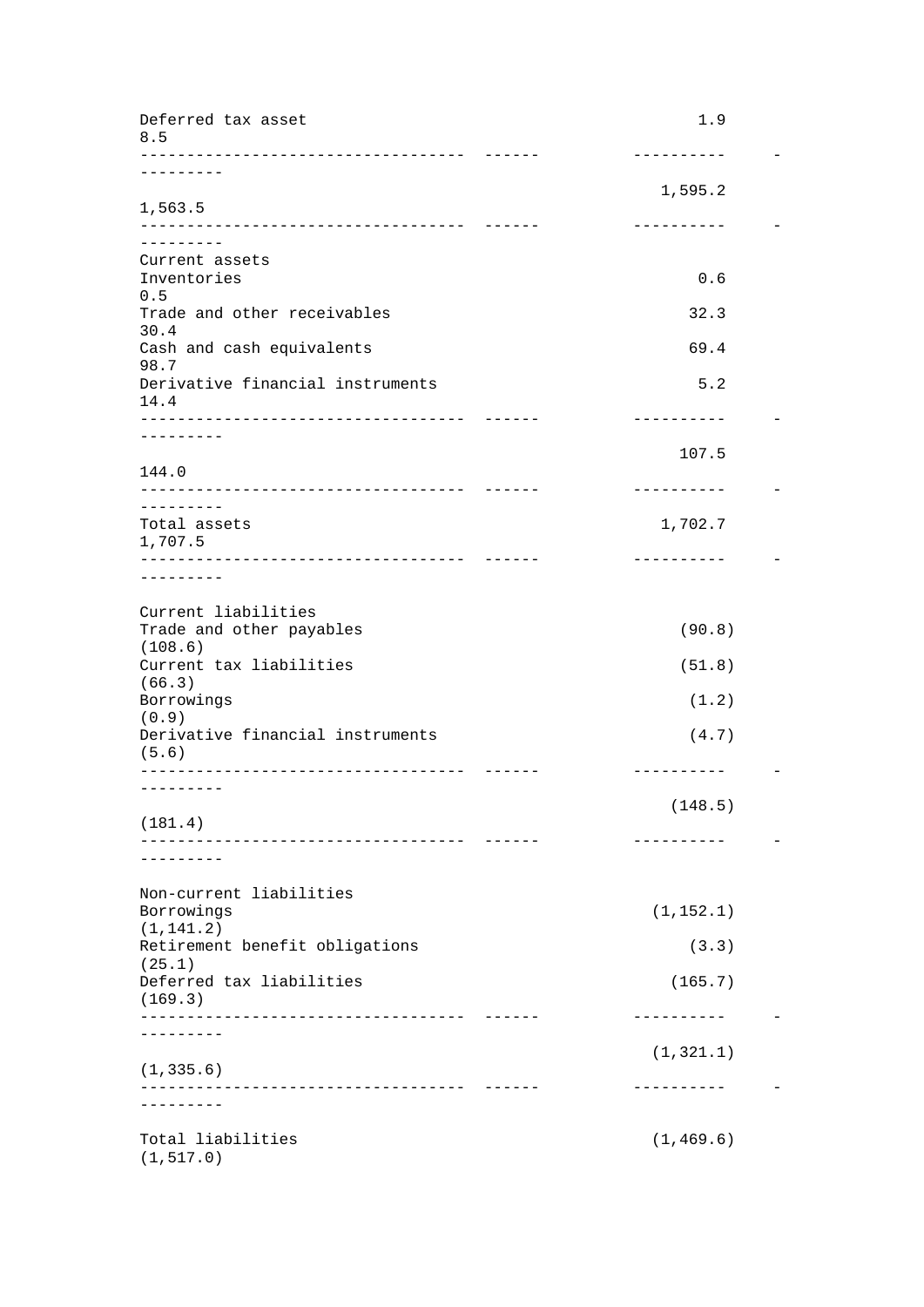| Net assets                                  |   | 233.1  |
|---------------------------------------------|---|--------|
| 190.5                                       |   |        |
| _________________________________           |   |        |
| Equity                                      |   |        |
| Called-up share capital<br>36.2             | 9 | 35.4   |
| Share premium account                       | 9 |        |
| 311.3                                       |   |        |
| Capital redemption reserve<br>6.0           | 9 | 6.8    |
| Merger reserve                              | 9 | (26.1) |
| (26.1)                                      |   |        |
| Own shares held<br>(46.9)                   | 9 | (34.4) |
| Hedging and translation reserves<br>9.4     | 9 | 3.2    |
| Retained earnings                           | 9 | 248.2  |
| (99.4)<br>--------------------------------- |   |        |
| ----------                                  |   |        |
| Total equity<br>190.5                       | 9 | 233.1  |
|                                             |   |        |
| ---------                                   |   |        |

Consolidated Cash Flow Statement for the 53 weeks ended 1 January 2008

|                                                                 | Notes | 53 weeks  |    |
|-----------------------------------------------------------------|-------|-----------|----|
| 52 weeks                                                        |       | ended     |    |
| ended                                                           |       |           |    |
| December                                                        |       | 1 January | 26 |
|                                                                 |       | 2008      |    |
| 2006                                                            |       |           |    |
|                                                                 |       | £         |    |
| £                                                               |       |           |    |
|                                                                 |       |           |    |
| Net cash from operating activities<br>204.6                     | 10    | 149.6     |    |
|                                                                 |       |           |    |
| Investing activities                                            |       |           |    |
| Dividend from associate                                         |       | 2.0       |    |
| Interest received<br>2.9                                        |       | 11.6      |    |
| Proceeds on disposal of property,<br>plant and equipment<br>5.9 |       | 5.7       |    |
| Proceeds on disposal of share in                                |       |           |    |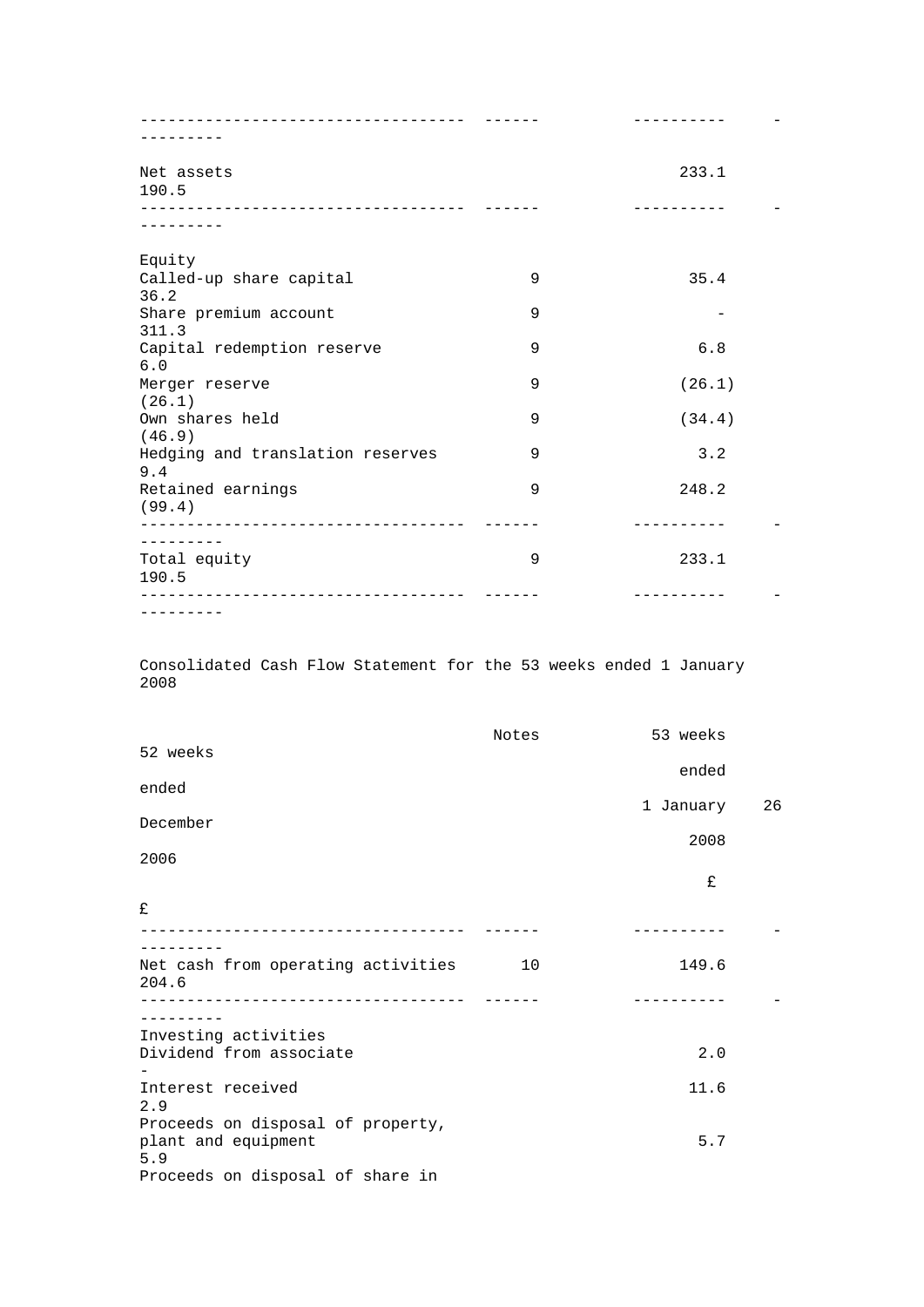| associate                                      |                 | 1.8        |  |
|------------------------------------------------|-----------------|------------|--|
|                                                |                 |            |  |
| Proceeds on exceptional sale of                |                 |            |  |
| freehold properties                            |                 | 9.8        |  |
| Purchases of property, plant and               |                 |            |  |
| equipment                                      |                 | (42.8)     |  |
| (55.2)                                         |                 |            |  |
| Purchases of betting licences                  |                 | (5.3)      |  |
| (1.9)<br>Expenditure on computer software      |                 | (15.8)     |  |
| (10.8)                                         |                 |            |  |
| Acquisition of subsidiaries                    | 11              | (25.2)     |  |
| Investment in joint ventures                   |                 | (8.2)      |  |
|                                                |                 |            |  |
| ------------------------------------           |                 | ---------- |  |
| ---------                                      |                 |            |  |
| Net cash used in investing                     |                 | (66.4)     |  |
| activities<br>(59.1)                           |                 |            |  |
| _____________________________                  |                 |            |  |
|                                                |                 |            |  |
|                                                |                 |            |  |
| Financing activities<br>Purchase of own shares |                 |            |  |
| (178.4)                                        |                 | (47.9)     |  |
| SAYE share option redemptions                  |                 | 4.4        |  |
| 1.0                                            |                 |            |  |
| Dividends paid                                 | 9               | (78.5)     |  |
| (70.9)                                         |                 |            |  |
| Repayments of borrowings<br>(125.0)            |                 |            |  |
| New bank loans raised                          |                 | 9.7        |  |
| 250.0                                          |                 |            |  |
| New debt facility issue costs                  |                 |            |  |
| (2.2)                                          |                 |            |  |
| New finance leases<br>2.1                      |                 |            |  |
| Collar premiums paid                           |                 | (0.2)      |  |
|                                                |                 |            |  |
| ____________________________                   |                 | ---------- |  |
|                                                |                 |            |  |
| Net cash used in financing<br>activities       |                 | (112.5)    |  |
| (123.4)                                        |                 |            |  |
| ------------------------------                 | $- - - - - - -$ | ---------- |  |
|                                                |                 |            |  |
| Net (decrease)/increase in cash and            |                 |            |  |
| cash equivalents in the period<br>22.1         |                 | (29.3)     |  |
| Cash and cash equivalents at start             |                 |            |  |
| of period                                      |                 | 98.7       |  |
| 76.6                                           |                 |            |  |
| -----------------------------------            |                 | ---------- |  |
| . <u>.</u> .                                   |                 |            |  |
| Cash and cash equivalents at end of<br>period  |                 | 69.4       |  |
| 98.7                                           |                 |            |  |
|                                                |                 | ---------- |  |
|                                                |                 |            |  |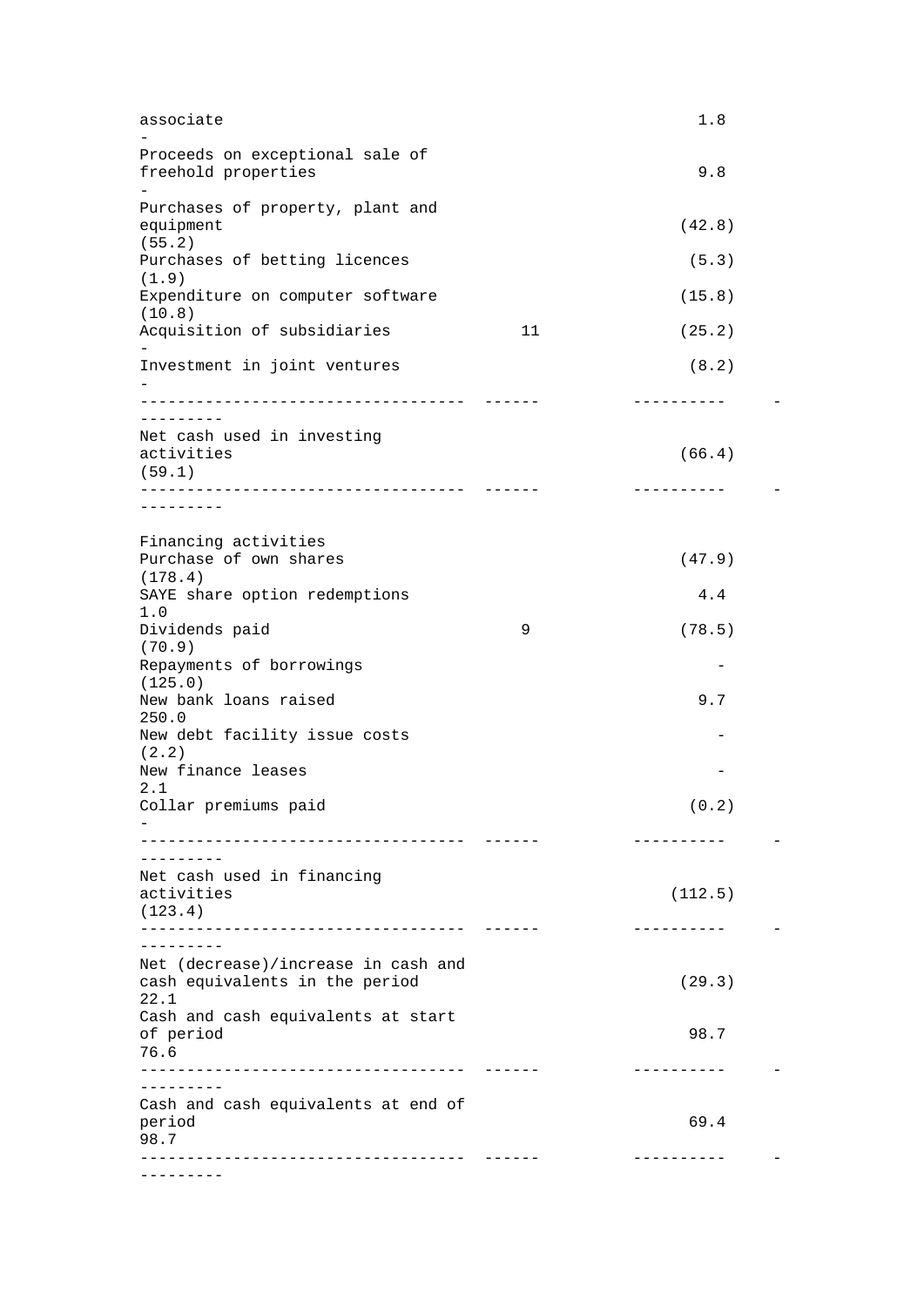Notes to the Group Financial Statements for the weeks ended 1 January 2008

1. Basis of accounting

General information

William Hill PLC is a company incorporated in the United Kingdom under the Companies Act 1985. The address of the registered office is Greenside House, 50 Station Road, London, N22 7TP.

These financial statements are presented in pounds sterling because that is the currency of the primary economic environment in which the Group operates.

Adoption of new and revised standards

In the current year the Group has not been subject to any new mandatory International Financial Reporting Standards (IFRS). Four Interpretations issued by the International Financial Reporting Interpretations Committee are effective for the current period. These are: IFRIC 7 Applying the Restatement Approach under IAS 29; IFRIC 8 Scope of IFRS 2; IFRIC 9 Reassessment of Embedded Derivatives; and IFRIC 10 Interim Financial Reporting and Impairment. The adoption of these Interpretations has not led to any changes in the Group's accounting policies.

At the date of authorisation of these Group financial statements, the following Standards and Interpretations, which have not been applied in these Group financial statements, were in issue but not yet effective:

| IFRS 7   | Financial instruments: disclosures;                    |
|----------|--------------------------------------------------------|
| IFRS 8   | Operating segments;                                    |
| IFRIC 11 | IFRS 2 - Group and Treasury Share Transactions;        |
| IFRIC 12 | Service Concession Arrangements;                       |
| IFRIC 13 | Customer Loyalty Programmes; and                       |
| IFRIC 14 | IAS 19 - The Limit on a Defined Benefit Asset, Minimum |
| Funding  |                                                        |
|          |                                                        |

Requirements and their Interaction.

The Directors anticipate that the adoption of these Standards and Interpretations in future periods will have no material impact on the financial statements of the Group except for additional disclosures on capital and financial instruments when IFRS 7 comes into effect for periods commencing on or after 1 January 2007.

The financial statements for the 53 weeks ended 1 January 2008, which have been approved by a committee of the Board of Directors on 26 February 2008, have been prepared on the basis of accounting policies set out in the Group's statutory accounts for the 52 weeks ended 26 December 2006. This preliminary report should therefore be read in conjunction with the 2006 financial statements.

The financial statements set out in this preliminary announcement do not constitute the Company's statutory accounts for the 53 week period ended 1 January 2008 or the 52 week period ended 26 December 2006, but is derived from those accounts. Statutory accounts for the 52 week period ended 26 December 2006 have been delivered to the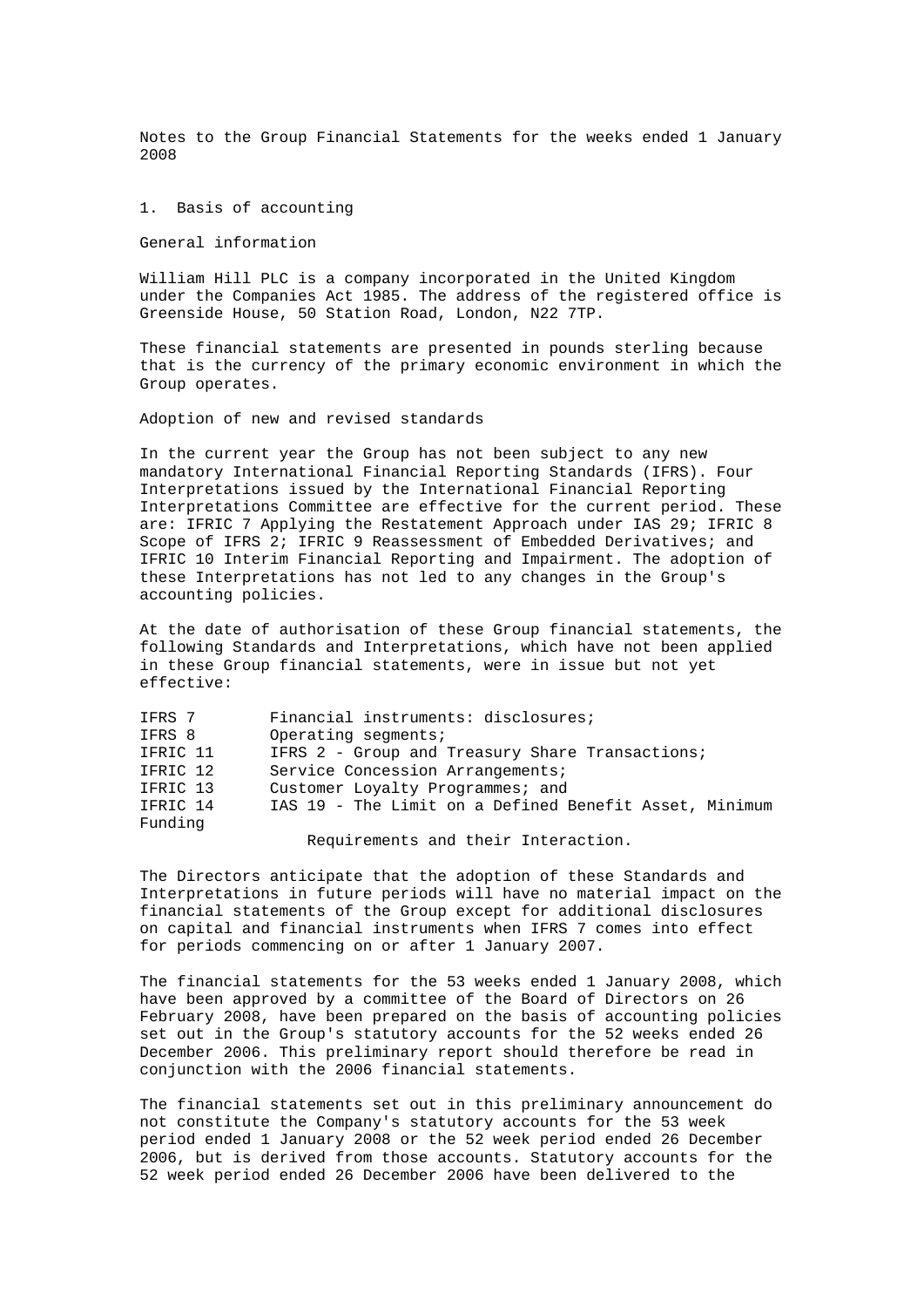Registrar of Companies and those for the 53 week period ended 1 January 2008 will be delivered following the Company's Annual General Meeting. The auditors have reported on those accounts and their reports were unqualified and did not contain statements under section 237(2) or (3) Companies Act 1985.

Whilst the financial information included in this preliminary announcement has been computed in accordance with IFRS, this announcement does not itself contain sufficient information to comply with IFRS. The Company expects to publish full financial statements that comply with IFRS in April 2008.

# Basis of accounting

The Group financial statements have been prepared in accordance with International Financial Reporting Standards (IFRS). The Group financial statements have also been prepared in accordance with IFRS adopted by the European Union and therefore the Group financial statements comply with Article 4 of the EU IAS Regulation.

The financial statements have been prepared on the historical cost basis, except for the revaluation of certain financial instruments.

## Basis of consolidation

The Group financial statements incorporate the financial statements of the Company and entities controlled by the Company (its subsidiaries) made up to 1 January 2008. Control is achieved where the Company has the power to govern the financial and operating policies of an investee entity so as to obtain benefits from its activities.

The results of subsidiaries acquired or disposed of during the year are included in the consolidated income statement from the effective date of acquisition or up to the effective date of disposal, as appropriate. Where necessary, adjustments are made to the financial statements of subsidiaries to bring the accounting policies used into line with those used by the Group. All intra-Group transactions, balances, income and expenses are eliminated on consolidation.

### Business combination

On acquisition, the assets, liabilities and contingent liabilities of a subsidiary are measured at their fair values at the date of acquisition. Any excess of the cost of acquisition over the fair values of the identifiable net assets acquired is recognised as goodwill. Any deficiency of the cost of acquisition below the fair values of the identifiable net assets acquired (i.e. discount on acquisition) is credited to profit and loss in the period of acquisition.

### 2. Segment information

For management purposes, the Group is currently organised into three operating divisions - Retail, Interactive and Telephone. These divisions are the basis on which the Group reports its primary segment information.

Business segment information for the 53 weeks ended 1 January 2008:

 Retail Interactive Telephone Other Corporate Group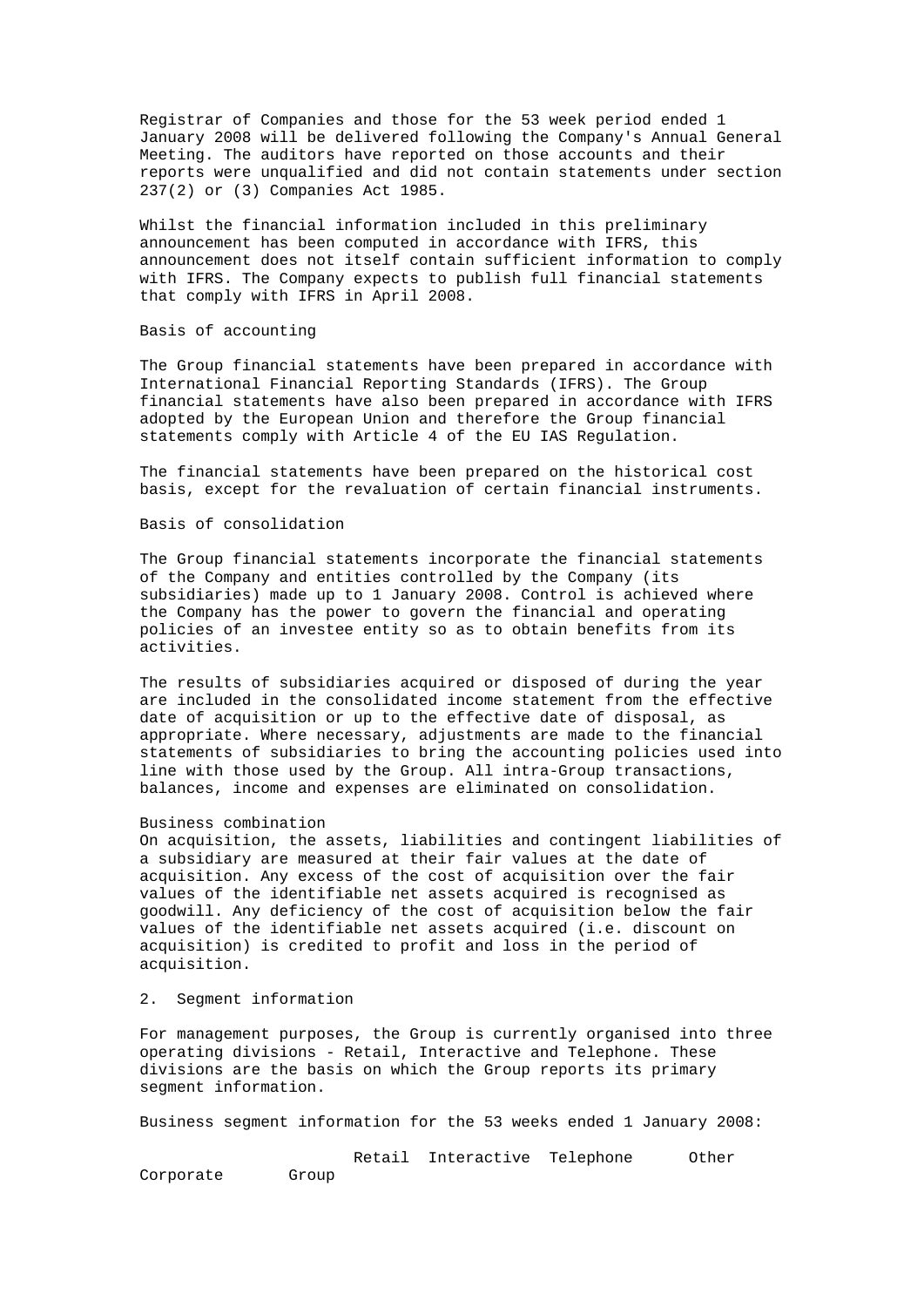|                                                                                           |       | £               | £                                                        | £                 | £     |  |
|-------------------------------------------------------------------------------------------|-------|-----------------|----------------------------------------------------------|-------------------|-------|--|
| £<br>£<br>--------------                                                                  |       |                 |                                                          |                   |       |  |
|                                                                                           |       |                 |                                                          |                   |       |  |
|                                                                                           |       |                 |                                                          |                   |       |  |
| Amounts wagered 13,022.5                                                                  |       |                 | 1,182.0                                                  | 559.2             | 28.6  |  |
| 14,792.3<br>Payout<br>$-$ (13,851.9)<br>------------------                                |       |                 | $(12, 263.2)$ $(1, 062.2)$ $(506.2)$ $(20.3)$<br>------- | $- - - - - - - -$ |       |  |
| $- - - - -$<br>-------<br>Revenue<br>940.4<br>$\mathbf{r} = \mathbf{r} \times \mathbf{r}$ |       | 759.3           |                                                          | 119.8 53.0        | 8.3   |  |
| GPT, duty, levies<br>and other cost of<br>sales<br>$-$ (174.2)                            |       |                 | $(137.6)$ $(23.2)$ $(12.3)$ $(1.1)$                      |                   |       |  |
| ------------------<br>- - - - - -                                                         |       | $- - - - - - -$ |                                                          |                   |       |  |
| -------<br>Gross profit<br>$-766.2$                                                       |       | 621.7           | 96.6                                                     | 40.7              | 7.2   |  |
| Depreciation<br>$(1.1)$ $(35.9)$                                                          |       | (26.1)          |                                                          | $(6.9)$ $(1.5)$   | (0.3) |  |
| Other administrative<br>expenses<br>$(10.8)$ $(444.3)$                                    |       |                 | $(365.8)$ $(38.8)$ $(23.1)$ $(5.8)$                      |                   |       |  |
| Exceptional<br>operating expense<br>$-$ (20.9)                                            |       |                 | (20.9)                                                   |                   |       |  |
| Share of result<br>of associates and<br>joint ventures<br>$0.7$ 0.7                       |       |                 |                                                          |                   |       |  |
|                                                                                           |       |                 |                                                          |                   |       |  |
| Operating<br>profit/(loss)<br>(11.2)<br>Exceptional profit on                             | 265.8 | 229.8           |                                                          | $30.0$ 16.1       | 1.1   |  |
| sale and leaseback of<br>properties                                                       |       |                 |                                                          |                   |       |  |
| 6.7 6.7<br>Investment income                                                              |       |                 |                                                          |                   |       |  |
| 24.3<br>Finance costs<br>$(87.6)$ $(87.6)$                                                | 24.3  |                 |                                                          |                   |       |  |
| -------------------<br>-------<br>Profit/(loss)<br>before tax                             |       | 229.8           | 30.0                                                     | 16.1              | 1.1   |  |
| (67.8)<br>209.2                                                                           |       |                 |                                                          |                   |       |  |

-------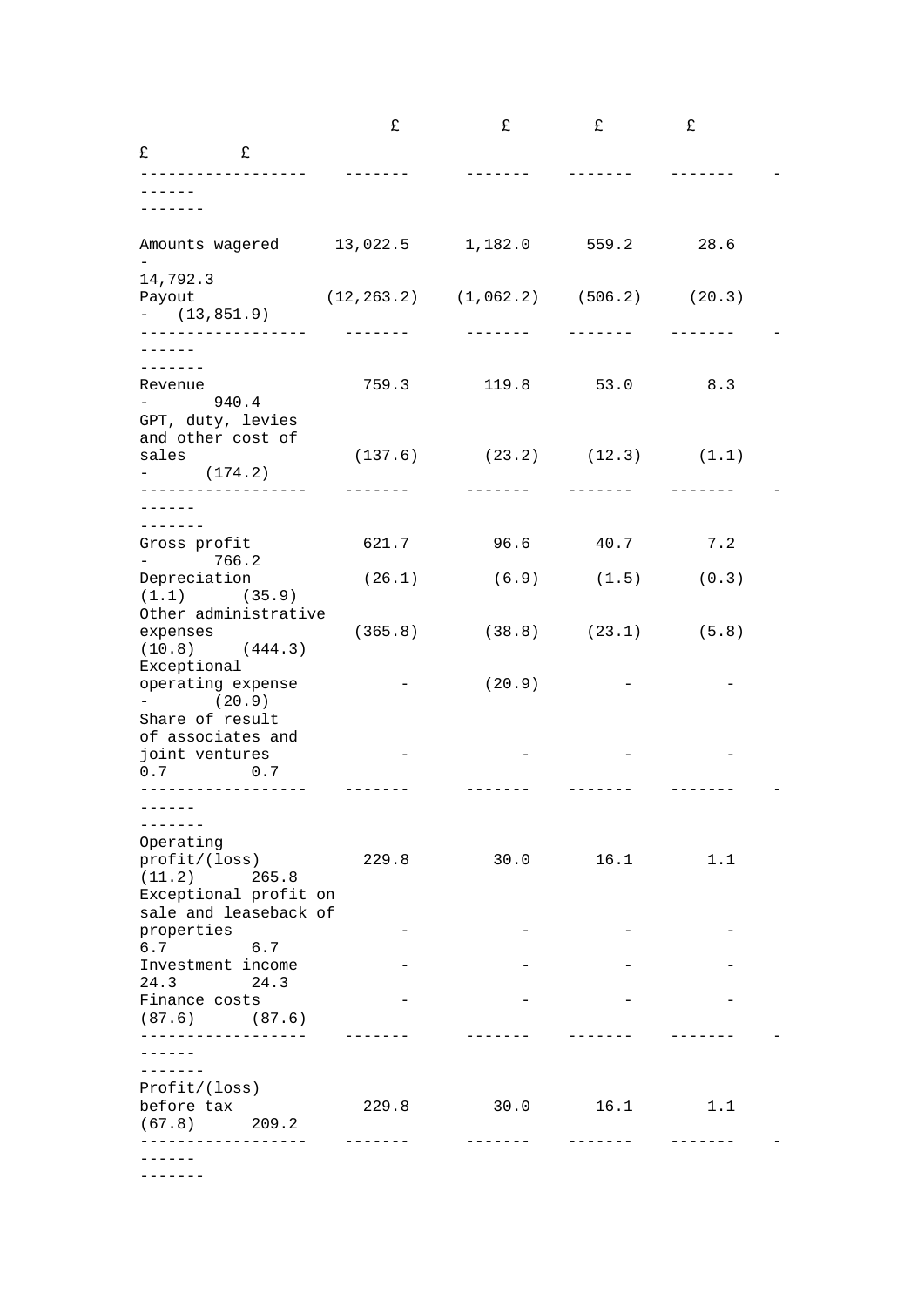Business segment information for the 53 weeks ended 1 January 2008:

|                         |                         |       | Retail Interactive Telephone Other |           |      |  |
|-------------------------|-------------------------|-------|------------------------------------|-----------|------|--|
| Corporate Group         |                         |       |                                    |           |      |  |
|                         |                         | £     | £                                  | £         | £    |  |
| £                       | £                       |       |                                    |           |      |  |
|                         |                         |       |                                    |           |      |  |
|                         |                         |       |                                    |           |      |  |
|                         |                         |       |                                    |           |      |  |
| Balance sheet           |                         |       |                                    |           |      |  |
| information             |                         |       |                                    |           | 16.3 |  |
| 97.1 1,702.7            |                         |       |                                    |           |      |  |
| Total                   |                         |       |                                    |           |      |  |
| liabilities             |                         |       | $(53.5)$ $(25.3)$ $(5.7)$ $(0.5)$  |           |      |  |
| $(1,384.6)$ $(1,469.6)$ |                         |       |                                    |           |      |  |
|                         | Investment in associate |       |                                    |           |      |  |
| and joint ventures      |                         |       |                                    |           |      |  |
| $12.7$ 12.7             |                         |       |                                    |           |      |  |
| Capital additions 42.2  |                         |       | 16.1                               | 1.4       | 0.1  |  |
| $1.0$ 60.8              |                         |       |                                    |           |      |  |
| Included within Total   |                         |       |                                    |           |      |  |
| assets:                 |                         |       |                                    |           |      |  |
| Goodwill                |                         | 687.8 |                                    | 97.2 80.4 | 7.1  |  |
| 872.5                   |                         |       |                                    |           |      |  |
| Other intangibles       |                         |       |                                    |           |      |  |
| with indefinite         |                         |       |                                    |           |      |  |
| lives                   |                         | 483.9 |                                    |           |      |  |
| 483.9                   |                         |       |                                    |           |      |  |
|                         |                         |       |                                    |           |      |  |
|                         |                         |       |                                    |           |      |  |

-------

Business segment information for the 52 weeks ended 26 December 2006:

|                                                      |       |       | Retail Interactive Telephone               |                           | Other |  |
|------------------------------------------------------|-------|-------|--------------------------------------------|---------------------------|-------|--|
| Corporate                                            | Group |       |                                            |                           |       |  |
|                                                      |       | £     | £                                          | £                         | £     |  |
| £<br>£                                               |       |       |                                            |                           |       |  |
|                                                      |       |       |                                            |                           |       |  |
|                                                      |       |       |                                            |                           |       |  |
| Amounts wagered 11,486.0                             |       |       |                                            | 1,060.3 659.9             | 29.7  |  |
| 13,235.9<br>Payout<br>$ (12, 341.7)$                 |       |       | $(10, 787.1)$ $(929.8)$ $(602.4)$ $(22.4)$ |                           |       |  |
|                                                      |       |       |                                            |                           |       |  |
|                                                      |       |       |                                            |                           |       |  |
| Revenue<br>894.2                                     |       | 698.9 | 130.5                                      | 57.5                      | 7.3   |  |
| GPT, duty, levies and<br>other cost of sales (120.5) |       |       |                                            | $(26.0)$ $(12.9)$ $(0.9)$ |       |  |
| (160.3)                                              |       |       |                                            |                           |       |  |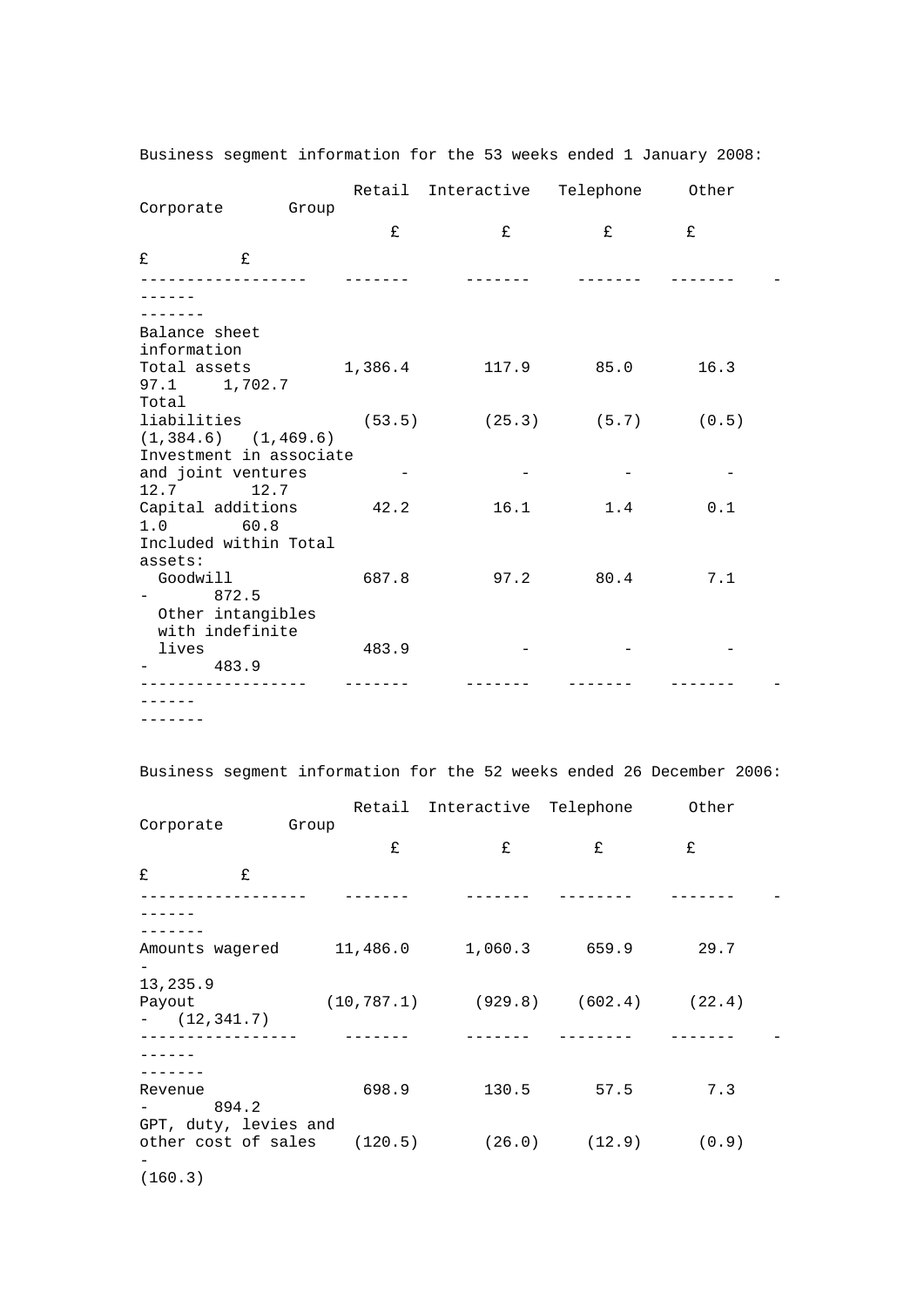| -----------------                                   |                   |         |                           |       |  |
|-----------------------------------------------------|-------------------|---------|---------------------------|-------|--|
| $- - - - -$                                         |                   |         |                           |       |  |
| -------                                             |                   |         |                           |       |  |
|                                                     |                   |         | 44.6                      |       |  |
| Gross profit                                        | 578.4             | 104.5   |                           | 6.4   |  |
| $-733.9$                                            |                   |         |                           |       |  |
| Depreciation                                        | (23.5)            |         | $(4.9)$ $(0.7)$           | (0.2) |  |
| $(0.5)$ $(29.8)$                                    |                   |         |                           |       |  |
| Other administrative                                |                   |         |                           |       |  |
| expenses                                            | (329.0)           |         | $(38.1)$ $(27.2)$ $(6.8)$ |       |  |
|                                                     |                   |         |                           |       |  |
| $(14.4)$ $(415.5)$                                  |                   |         |                           |       |  |
| Share of result                                     |                   |         |                           |       |  |
| of associate                                        | $\qquad \qquad -$ |         |                           |       |  |
| $3.6$ $3.6$                                         |                   |         |                           |       |  |
| ------------------                                  |                   |         |                           |       |  |
|                                                     |                   |         |                           |       |  |
|                                                     |                   |         |                           |       |  |
| -------                                             |                   |         |                           |       |  |
| Operating                                           |                   |         |                           |       |  |
| profit/(loss)                                       | 225.9             |         | $61.5$ $16.7$ $(0.6)$     |       |  |
| $(11.3)$ 292.2                                      |                   |         |                           |       |  |
| Investment income                                   |                   |         |                           |       |  |
| 13.0 13.0                                           |                   |         |                           |       |  |
|                                                     |                   |         |                           |       |  |
| Finance costs                                       |                   |         |                           |       |  |
| $(69.8)$ $(69.8)$                                   |                   |         |                           |       |  |
|                                                     |                   |         |                           |       |  |
| ------                                              |                   |         |                           |       |  |
| -------                                             |                   |         |                           |       |  |
| Profit/(loss)                                       |                   |         |                           |       |  |
| before tax                                          |                   | 61.5    | $16.7$ (0.6)              |       |  |
|                                                     | 225.9             |         |                           |       |  |
| $(68.1)$ 235.4                                      |                   |         |                           |       |  |
|                                                     | -------           | ------- | --------                  |       |  |
| $- - - - - -$                                       |                   |         |                           |       |  |
| --------                                            |                   |         |                           |       |  |
| Balance sheet                                       |                   |         |                           |       |  |
| information                                         |                   |         |                           |       |  |
|                                                     |                   |         |                           |       |  |
| Total assets                                        | 1,360.9           |         | 127.1 95.8                | 18.9  |  |
| 104.8 1,707.5                                       |                   |         |                           |       |  |
| Total liabilities $(54.7)$ $(26.6)$ $(4.4)$ $(0.5)$ |                   |         |                           |       |  |
| (1, 430.8)                                          |                   |         |                           |       |  |
| (1, 517.0)                                          |                   |         |                           |       |  |
| Investment in                                       |                   |         |                           |       |  |
|                                                     |                   |         |                           |       |  |
| associate                                           |                   |         |                           |       |  |
| 5.3<br>5.3                                          |                   |         |                           |       |  |
| Capital additions                                   | 52.5              | 9.1     | 9.1                       |       |  |
| 1.0<br>71.7                                         |                   |         |                           |       |  |
| Included within                                     |                   |         |                           |       |  |
| Total assets:                                       |                   |         |                           |       |  |
|                                                     |                   |         |                           |       |  |
| Goodwill                                            | 681.0             | 97.2    | 80.4                      | 7.1   |  |
| 865.7                                               |                   |         |                           |       |  |
| Other intangibles                                   |                   |         |                           |       |  |
| with indefinite                                     |                   |         |                           |       |  |
| lives                                               | 454.7             |         |                           |       |  |
| 454.7                                               |                   |         |                           |       |  |
|                                                     |                   |         |                           |       |  |
|                                                     |                   |         |                           |       |  |
|                                                     |                   |         |                           |       |  |
|                                                     |                   |         |                           |       |  |

The Retail distribution channel comprises all activity undertaken in LBOs including gaming machines. Other activities include on-course betting and greyhound stadia operations.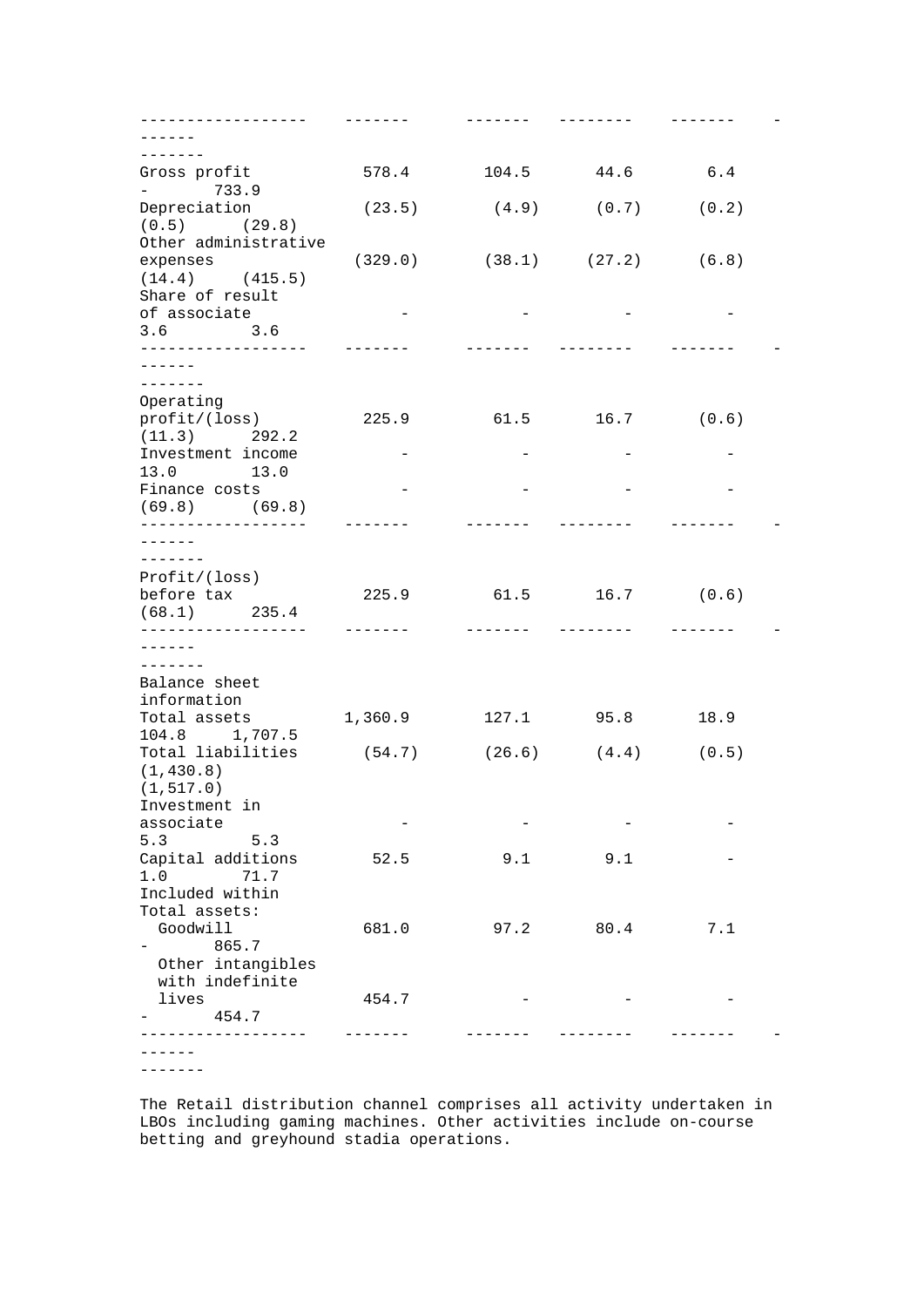Net assets/(liabilities) have been allocated by segment where assets and liabilities can be identified with a particular channel. Corporate net assets include corporation and deferred tax, net borrowings and pension liability as well as any assets and liabilities that cannot be allocated to a particular channel other than on an arbitrary basis.

There are no inter-segmental sales within the Group.

In accordance with IAS 14 'Segment Reporting', segment information by geographical location is not presented as the Group's revenue and profits arise primarily from customers in the United Kingdom with significantly less than 10%(the minimum required by IAS 14 to necessitate disclosure) of revenue and profits generated from customers outside of this jurisdiction. Similarly, only a small portion of the Group's net assets is located outside of the United Kingdom.

3. Exceptional items

Exceptional items are those items the Group considers to be one-off or material in nature that should be brought to the readers' attention, in understanding the Group's financial performance.

Exceptional items are as follows:

|                                                                   |  | 53 weeks ended | 52 |
|-------------------------------------------------------------------|--|----------------|----|
| weeks ended                                                       |  |                |    |
| 26 December                                                       |  | 1 January      |    |
|                                                                   |  | 2008           |    |
| 2006                                                              |  |                |    |
|                                                                   |  | £              |    |
| £                                                                 |  |                |    |
|                                                                   |  |                |    |
| Impairment in relation to termination of<br>NextGen programme (1) |  | (20.9)         |    |
| Sale and leaseback of LBO properties (2)                          |  | 6.7            |    |
|                                                                   |  |                |    |
|                                                                   |  | (14.2)         |    |
|                                                                   |  |                |    |
|                                                                   |  |                |    |

(1) In November 2007, the Board of directors instigated a review of the NextGen programme. As a result of the review, the programme was terminated. This decision resulted in an impairment charge of £20.9m, consisting of £20.5m internally developed software and £0.4m computer hardware.

(2) Income arose from the sale and leaseback of 24 LBO properties and is shown net of costs.

Exceptional tax (charges)/credit are as follows: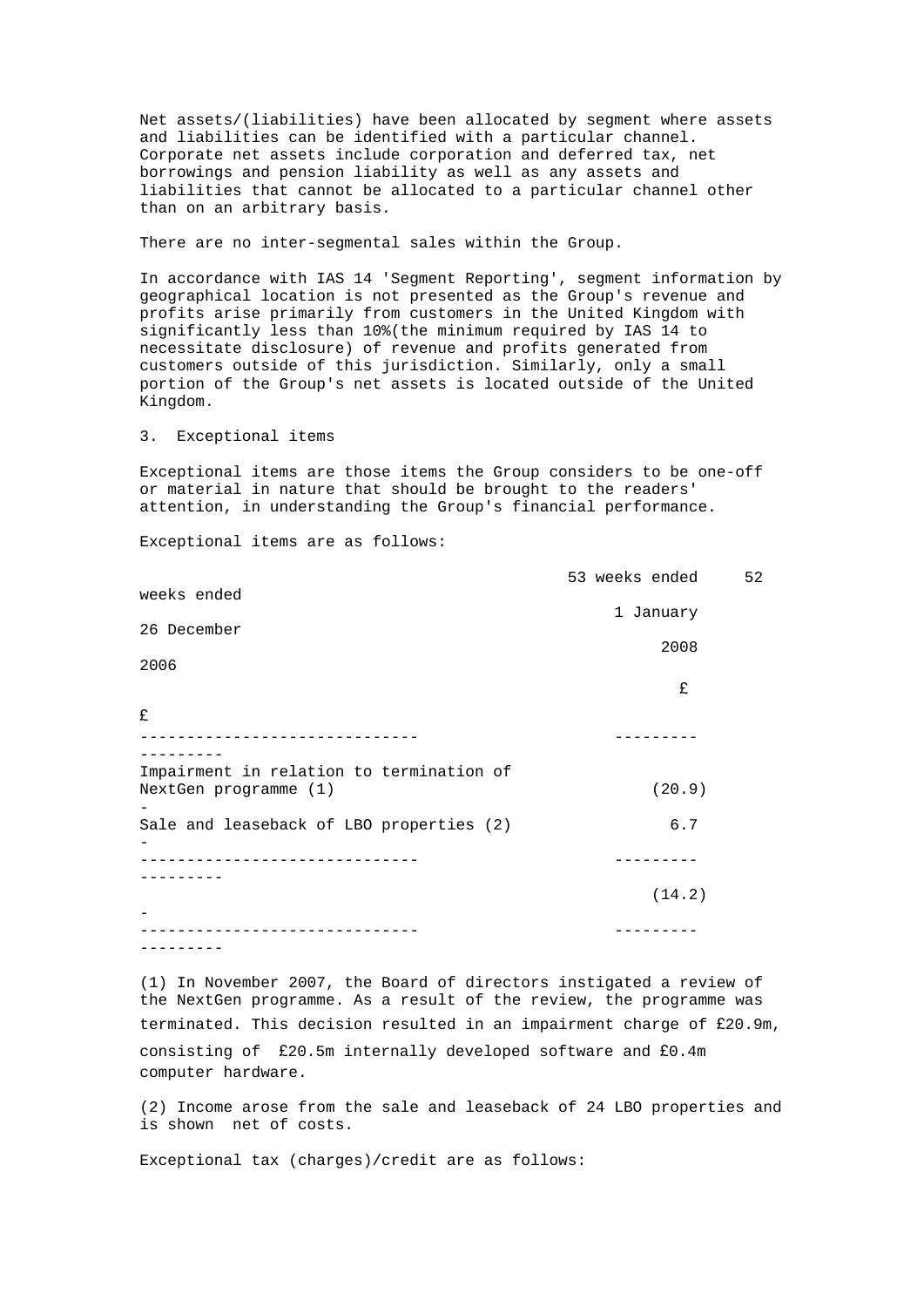| weeks ended                                                                                    | 53 weeks ended    | 52 |
|------------------------------------------------------------------------------------------------|-------------------|----|
| 26 December                                                                                    | 1 January         |    |
| 2006                                                                                           | 2008              |    |
|                                                                                                | £                 |    |
| £                                                                                              |                   |    |
|                                                                                                | ---------         |    |
| Deferred tax charge on held over capital<br>gain on sale and leaseback of LBO's                | (1.4)             |    |
| Tax relief expected in respect of<br>assets impaired                                           | 5.9               |    |
|                                                                                                | ---------         |    |
| --------                                                                                       | 4.5               |    |
|                                                                                                | ---------         |    |
| $- - - - - - - -$                                                                              |                   |    |
| 4. Investment income                                                                           |                   |    |
|                                                                                                | 53 weeks ended    | 52 |
| weeks ended                                                                                    | 1 January         |    |
| 26 December                                                                                    | 2008              |    |
| 2006                                                                                           |                   |    |
| £                                                                                              | £                 |    |
| _____________________________                                                                  | ---------         |    |
| ----------<br>Interest on bank deposits                                                        | 4.0               |    |
| 2.9<br>Fair value gains on interest rate swaps<br>transferred from equity for cash flow hedges |                   |    |
| of floating rate debt                                                                          | 7.6               |    |
| Expected return on pension scheme assets<br>10.1                                               | 12.7              |    |
| ------------------<br>-------                                                                  | . - - - - - - - - |    |
| 13.0                                                                                           | 24.3              |    |
|                                                                                                | ---------         |    |
| $-- - - - - - -$                                                                               |                   |    |
| Finance costs<br>5.                                                                            | 53 weeks ended    | 52 |
| weeks ended                                                                                    | 1 January         |    |
| 26 December                                                                                    | 2008              |    |
| 2006                                                                                           |                   |    |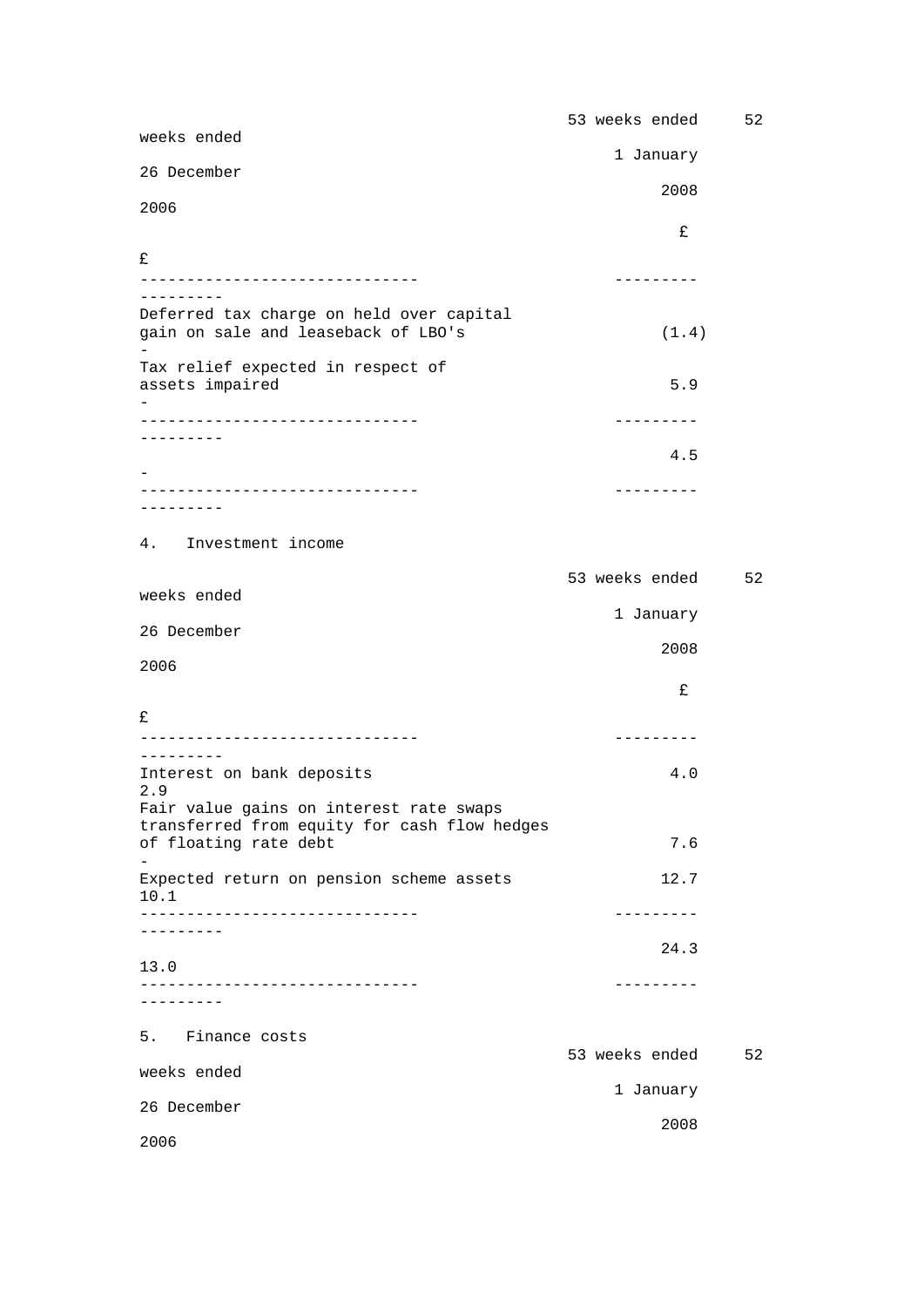| £                                                                  |                   |    |
|--------------------------------------------------------------------|-------------------|----|
| ---------------------------<br>.                                   | ---------         |    |
| Interest payable and similar charges:<br>Bank loans and overdrafts | 74.2              |    |
| 57.8<br>Amortisation of finance costs<br>1.3                       | 1.7               |    |
| ---------                                                          | ---------         |    |
| Net interest payable<br>59.1                                       | 75.9              |    |
| Interest on pension scheme liabilities<br>10.7                     | 11.7              |    |
| -----------------------------<br>--------                          | ---------         |    |
| 69.8                                                               | 87.6              |    |
|                                                                    | ---------         |    |
| ---------                                                          |                   |    |
| 6. Tax on profit on ordinary activities                            |                   |    |
| The tax charge comprises:                                          |                   |    |
|                                                                    | 53 weeks ended 52 |    |
| weeks ended                                                        | 1 January         | 26 |
| December                                                           |                   |    |
| 2006                                                               | 2008              |    |
|                                                                    | £                 |    |
| £                                                                  |                   |    |
| ---------------------------<br>. <u>.</u> .                        | ---------         |    |
| Current tax:                                                       |                   |    |
| UK corporation tax at 30%<br>66.5                                  | 61.6              |    |
| UK corporation tax - prior periods<br>(6.4)                        | (4.7)             |    |
| ----------------------------                                       | ---------         |    |
| .<br>Total current tax charge<br>60.1                              | 56.9              |    |
|                                                                    | ---------         |    |
| .<br>Deferred tax:                                                 |                   |    |
| Origination and reversal of timing<br>differences                  | 1.4               |    |
| 5.1<br>Impact from changes in statutory tax rates                  | (11.3)            |    |
| Adjustment in respect of prior years                               | 4.8               |    |
| 3.4                                                                |                   |    |
| .                                                                  | ---------         |    |
| Total deferred tax (credit)/charge<br>8.5                          | (5.1)             |    |

£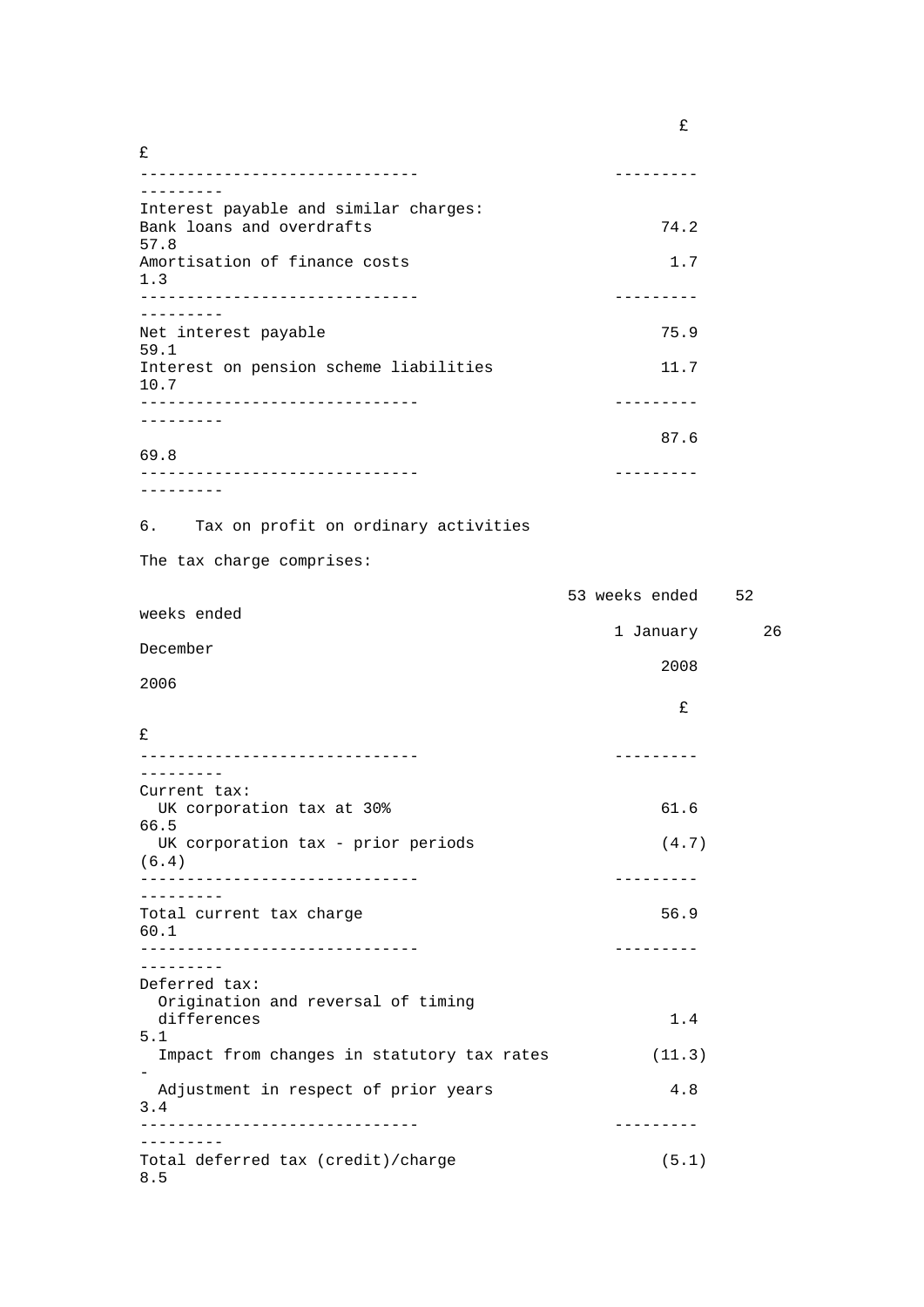| Total tax on profit on ordinary activities | 51 R |
|--------------------------------------------|------|
| 68.6                                       |      |
|                                            |      |
|                                            |      |

The effective tax rate in respect of ordinary activities before exceptional costs and excluding associate and joint venture income is 25.3% (52 weeks ended 26 December 2006 - 29.6%). The effective tax rate in respect of ordinary activities after exceptional items and excluding associate and joint venture income was 24.8% (52 weeks ended 26 December 2006 - 29.6%). The current period's charge is lower than the statutory rate of 30% mainly due to a reduction in mainstream corporation tax rates from 30% to 28% from 1 April 2008. This change has resulted in a deferred tax credit arising from the reduction in the balance sheet carrying value of deferred tax net liabilities to reflect the anticipated rate of tax at which those liabilities are expected to reverse.

The differences between the total current tax shown above and the amount calculated by applying the standard rate of UK corporation tax to the profit before tax is as follows:

| weeks ended                                                                                         |             | 53 weeks ended | 52 |
|-----------------------------------------------------------------------------------------------------|-------------|----------------|----|
|                                                                                                     |             | 1 January      | 26 |
| December                                                                                            |             | 2008           |    |
| 2006                                                                                                |             |                |    |
|                                                                                                     | £           | ⊱              | £  |
| ి                                                                                                   |             |                |    |
|                                                                                                     |             |                |    |
| Profit before tax<br>235.4                                                                          | 209.2       |                |    |
| Less: share of results of associates and<br>joint ventures<br>(3.6)<br>____________________________ | (0.7)       |                |    |
| 231.8 100.0                                                                                         | 208.5 100.0 |                |    |
| $- - - - - -$                                                                                       |             |                |    |
| Tax on Group profit at standard UK<br>corporation tax rate of 30%<br>69.5 30.0                      |             | 62.6 30.0      |    |
| Impact of changes in statutory tax rates (11.3) (5.4)                                               |             |                |    |
| Adjustment in respect of prior periods<br>$(3.0)$ $(1.3)$                                           | 0.1         |                |    |
| Permanent differences - non deductible<br>expenditure<br>2.1<br>0.9                                 |             | 1.0 0.5        |    |
| Permanent differences - non taxable income (0.6) (0.3)                                              |             |                |    |
| -------------------------------                                                                     |             |                |    |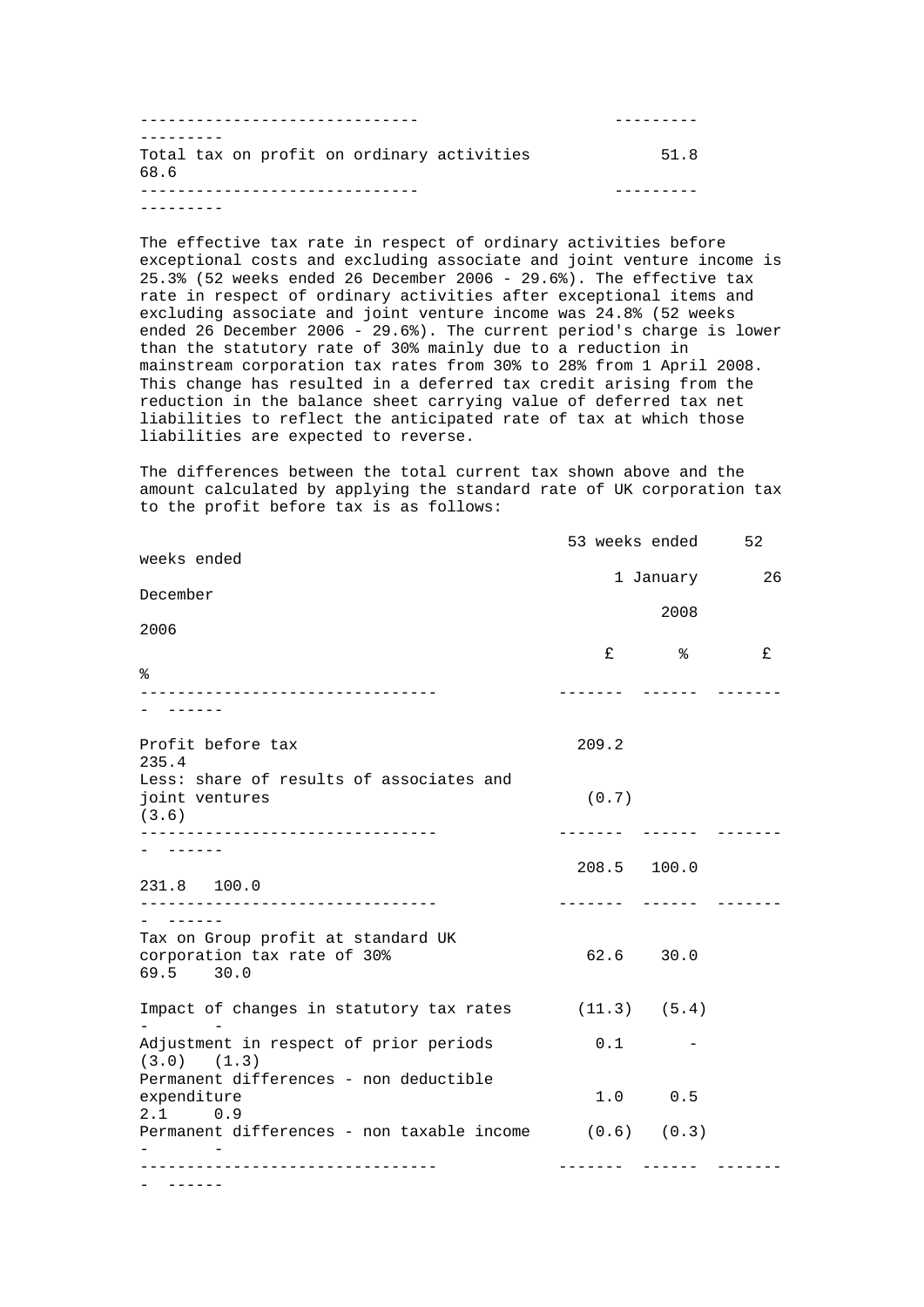| $\overline{\phantom{a}}$ |                  |           |  |
|--------------------------|------------------|-----------|--|
|                          |                  |           |  |
|                          | 68.6 29.6        |           |  |
|                          | Total tax charge | 51.8 24.8 |  |

The Group earns its profits primarily in the UK, therefore the tax rate used for tax on profit on ordinary activities is the standard rate for UK corporation tax, currently 30%.

## 7. Dividends proposed and paid

|                                                 |           | 53 weeks 52 weeks 53 weeks      |             |
|-------------------------------------------------|-----------|---------------------------------|-------------|
| 52 weeks                                        | ended     |                                 | ended ended |
| ended                                           |           |                                 |             |
| 26 December                                     |           | 1 January 26 December 1 January |             |
| 2006                                            | 2008      | 2006 — 100                      | 2008        |
|                                                 |           | Per share Der share             | £           |
| £                                               |           |                                 |             |
| Equity shares:                                  |           |                                 |             |
| - current year interim<br>dividend paid<br>25.6 | 7.75p     |                                 | 7.25p 27.3  |
| - prior year final<br>dividend paid<br>45.3     | 14.5p     |                                 | 12.2p 51.2  |
| . _ _ _ _ _ _ _ _ _ _ _ _ _ _ _ _ _             |           | __________                      |             |
| 70.9                                            | 22.25p    | 19.45p 78.5                     |             |
| ------------------                              | --------- |                                 |             |
| Proposed dividend<br>51.2                       | 15.5p     |                                 | 14.5p 53.8  |
| ------------------<br>---------                 |           | ---------                       |             |

The proposed final dividend of 15.5p will, subject to shareholder approval, be paid on 5 June 2008 to all shareholders on the register on 2 May 2008. In line with the requirements of IAS 10 - 'Events after the Balance Sheet Date', this dividend has not been recognised within these results.

Under an agreement signed in November 2002, The William Hill Holdings 2001 Employee Benefit Trust agreed to waive all dividends. As at 1 January 2008, the trust held 0.03m ordinary shares. In addition, the Company does not pay dividends on the 6.5m shares held in treasury. The Company estimates that 347.2m shares will qualify for the final dividend.

## 8. Earnings per share

The earnings per share figures for the respective periods are as follows: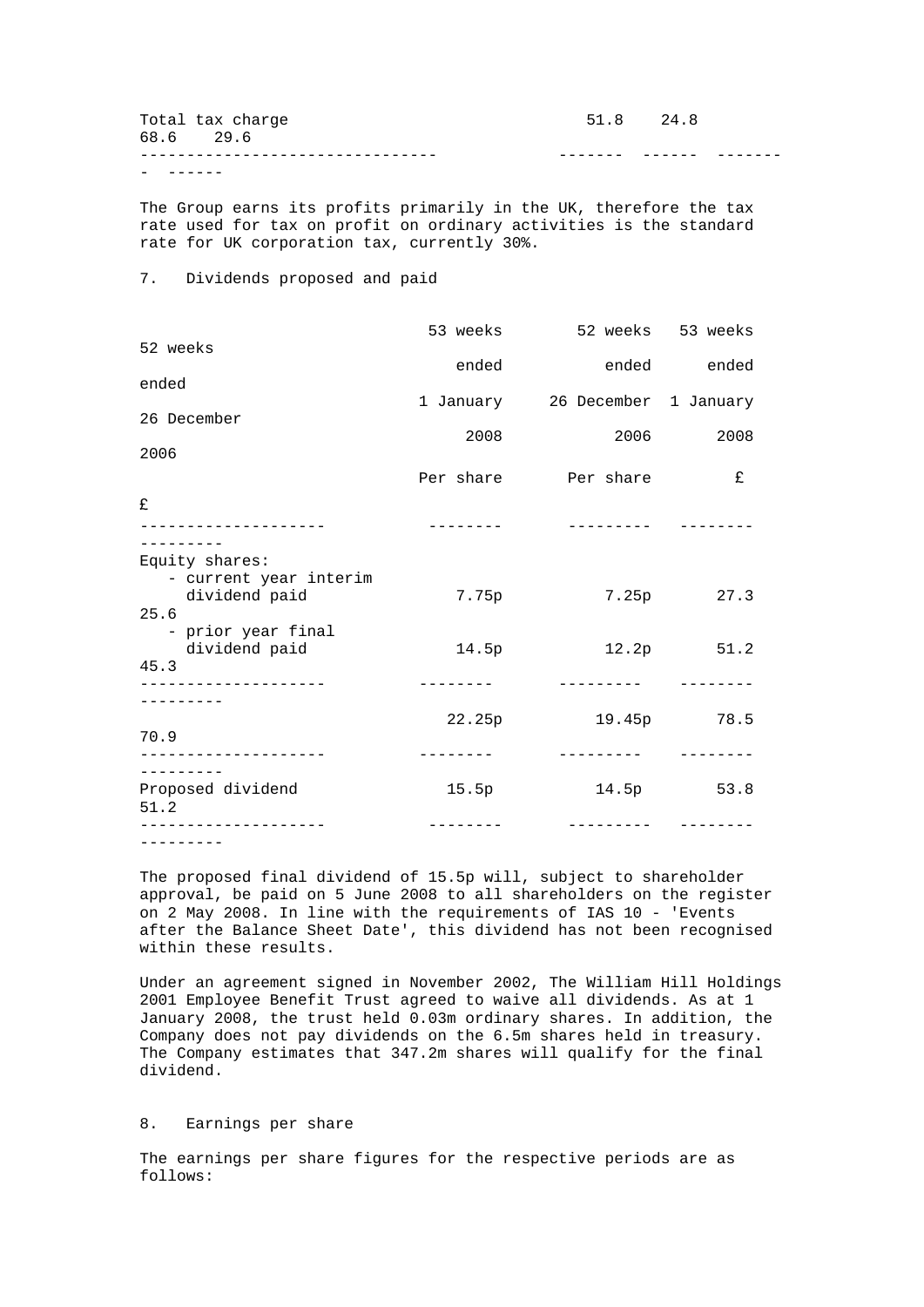|                                                                       | 53 weeks ended | 52 |
|-----------------------------------------------------------------------|----------------|----|
| weeks ended                                                           | 1 January      |    |
| 26 December                                                           |                |    |
| 2006                                                                  | 2008           |    |
|                                                                       | Pence          |    |
| Pence                                                                 |                |    |
|                                                                       |                |    |
| Basic - adjusted<br>45.5                                              | 47.4           |    |
| Basic                                                                 | 44.7           |    |
| 45.5<br>Diluted                                                       | 44.3           |    |
| 44.9                                                                  |                |    |
|                                                                       |                |    |
|                                                                       |                |    |
| In adjusted earnings nor share, based on profit for the period before |                |    |

An adjusted earnings per share, based on profit for the period before exceptional items, has been presented in order to highlight the underlying performance of the Group.

The calculation of the basic and diluted earnings per share is based on the following data: 53 weeks ended 52 weeks ended

|                                                                                                                  | 1 January  | 26 |
|------------------------------------------------------------------------------------------------------------------|------------|----|
| December                                                                                                         | 2008       |    |
| 2006                                                                                                             |            |    |
|                                                                                                                  | £          |    |
| £<br>----------------------------                                                                                |            |    |
|                                                                                                                  |            |    |
| Profit after tax for the financial period<br>166.8                                                               | 157.4      |    |
| Exceptional items (note 3)                                                                                       | 14.2       |    |
| Exceptional items - tax credit (note 3)                                                                          | (4.5)      |    |
| -------------------------------                                                                                  |            |    |
| Profit after tax for the financial period<br>before exceptional items<br>166.8                                   | 167.1      |    |
| ----------------------------                                                                                     | ---------  |    |
|                                                                                                                  |            |    |
| Number (m)                                                                                                       | Number (m) |    |
| --------------------------                                                                                       | ---------  |    |
| ---------<br>Weighted average number of ordinary shares<br>for the purposes of basic earnings per share<br>266.7 | 352.2      |    |

366.7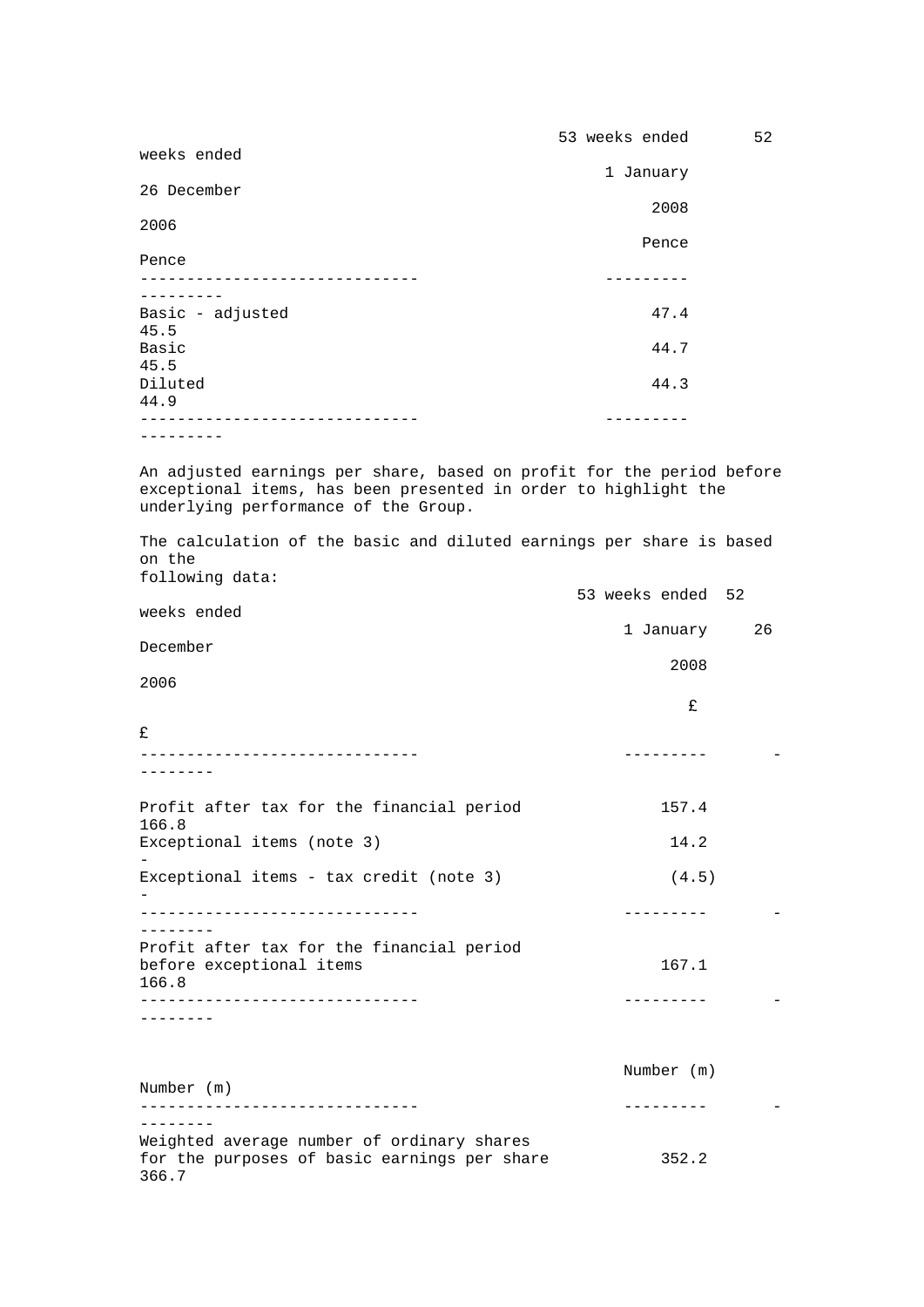| Effect of dilutive potential ordinary shares:<br>Employee share awards and options<br>4.7 | 3.4   |  |
|-------------------------------------------------------------------------------------------|-------|--|
|                                                                                           |       |  |
| Weighted average number of ordinary shares<br>for the purposes of diluted earnings per    |       |  |
| share                                                                                     | 355.6 |  |
| 371.4                                                                                     |       |  |
|                                                                                           |       |  |
|                                                                                           |       |  |

The basic weighted average number of shares excludes shares held by The William Hill Holdings 2001 Employee Benefit Trust and those shares held in treasury as such shares do not qualify for dividends. The effect of this is to reduce the average number of shares by 7.9m in the 53 weeks ended 1 January 2008 (52 weeks ended 26 December 2006  $-10.4m$ ).

9. Reserves

Hedging

|              |                                   |         | Called- |       | Capital                                   |         |
|--------------|-----------------------------------|---------|---------|-------|-------------------------------------------|---------|
| and          |                                   |         |         |       |                                           |         |
|              |                                   |         | up      | Share | redemp-                                   |         |
|              | Own transl-                       |         |         |       |                                           |         |
|              |                                   |         |         |       | share premium tion Merger                 |         |
|              | shares ation Retained             |         |         |       |                                           |         |
|              |                                   |         |         |       | capital account reserve                   | reserve |
|              | held reserves earnings Total      |         |         |       |                                           |         |
|              |                                   |         | £       |       |                                           | £       |
|              |                                   |         |         | E     | £                                         |         |
| $\mathbf{f}$ | $\mathbf{f}$                      | $E$ $E$ |         |       |                                           |         |
|              | ---------------                   |         |         |       |                                           |         |
|              |                                   |         |         |       |                                           |         |
|              |                                   |         |         |       | At 28 December 2005 39.1 311.3 3.1 (26.1) |         |
|              | $(57.5)$ $(1.1)$ $(20.2)$ $248.6$ |         |         |       |                                           |         |
|              | Profit for the financial          |         |         |       |                                           |         |
| period       |                                   |         |         |       |                                           |         |
|              | $  166.8$ $166.8$                 |         |         |       |                                           |         |
|              | Dividends paid (note 7) -         |         |         |       |                                           |         |
|              | $  (70.9)$ $(70.9)$               |         |         |       |                                           |         |
|              |                                   |         |         |       |                                           |         |
|              | Items taken directly to           |         |         |       |                                           |         |
|              | statement of recognised           |         |         |       |                                           |         |
|              | income and expense                |         |         |       |                                           |         |
|              | $-9.8$ 10.0 19.8                  |         |         |       |                                           |         |
|              | Expense recognised in             |         |         |       |                                           |         |
|              | respect of share                  |         |         |       |                                           |         |
| remuneration |                                   |         |         |       |                                           |         |
|              |                                   | 3.0     | 3.0     |       |                                           |         |
|              | Shares purchased and              |         |         |       |                                           |         |
|              | cancelled                         | (2.9)   |         |       | 2.9                                       |         |
|              | $  (178.4)$ $(178.4)$             |         |         |       |                                           |         |
|              | Transfer to income                |         |         |       |                                           |         |
|              | $-$ 0.7 $-$ 0.7                   |         |         |       |                                           |         |
|              | Transfer of own shares            |         |         |       |                                           |         |
|              | to recipients                     |         |         |       |                                           |         |
|              | $10.6$ - $(9.7)$ 0.9              |         |         |       |                                           |         |

---------------- ------ ------ ------ ------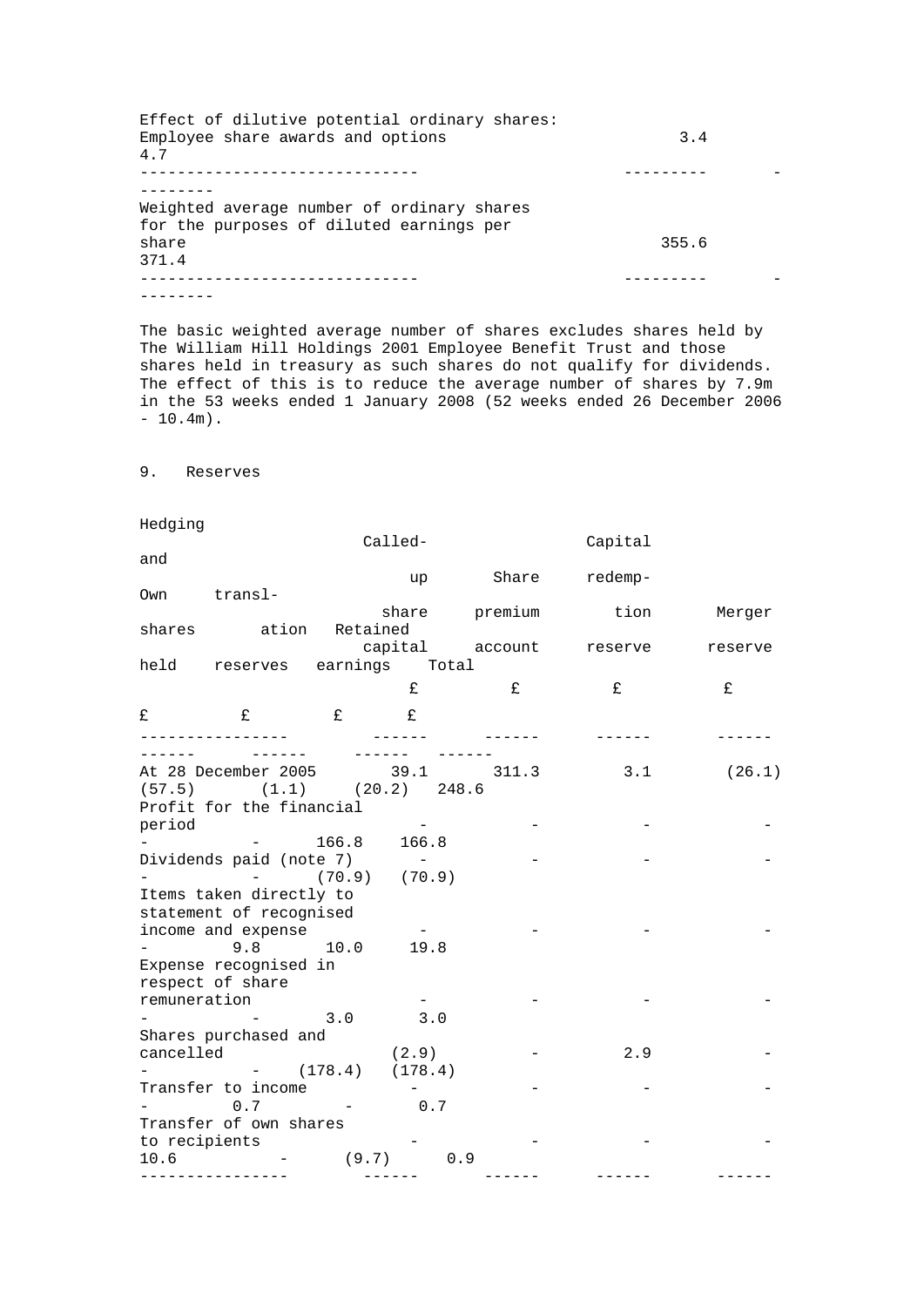| At 27 December 2006 36.2 311.3                                               |               |     |         | 6.0 | (26.1) |
|------------------------------------------------------------------------------|---------------|-----|---------|-----|--------|
| $(46.9)$ 9.4 $(99.4)$ 190.5                                                  |               |     |         |     |        |
| Profit for the financial                                                     |               |     |         |     |        |
| period                                                                       |               |     |         |     |        |
| $  157.4$ $157.4$                                                            |               |     |         |     |        |
| Dividends paid (note 7)                                                      | $ -$          |     |         |     |        |
| $-$ (78.5) (78.5)                                                            |               |     |         |     |        |
| Items taken directly to                                                      |               |     |         |     |        |
| statement of recognised                                                      |               |     |         |     |        |
| income and expense                                                           |               |     |         |     |        |
| $1.2$ $8.9$ $10.1$<br>$\frac{1}{2}$ and $\frac{1}{2}$ and $\frac{1}{2}$      |               |     |         |     |        |
| Expense recognised in                                                        |               |     |         |     |        |
|                                                                              |               |     |         |     |        |
| respect of share                                                             |               |     |         |     |        |
| remuneration                                                                 |               |     |         |     |        |
| $-2.6$ 2.6                                                                   |               |     |         |     |        |
| Shares purchased and                                                         |               |     |         |     |        |
| cancelled (0.8)                                                              |               |     |         | 0.8 |        |
| $-$ (46.0) (46.0)                                                            |               |     |         |     |        |
| Transfer to income                                                           |               |     |         |     |        |
| $-$ (7.6) $-$ (7.6)                                                          |               |     |         |     |        |
| Transfer of own shares to                                                    |               |     |         |     |        |
| recipients                                                                   |               |     |         |     |        |
| $12.5$ $ (8.1)$ $4.4$                                                        |               |     |         |     |        |
| Cancellation of share                                                        |               |     |         |     |        |
| premium                                                                      |               |     | (311.3) |     |        |
| 311.3<br>$\frac{1}{2}$ and $\frac{1}{2}$ and $\frac{1}{2}$ and $\frac{1}{2}$ |               |     |         |     |        |
| Exchangedifferences on                                                       |               |     |         |     |        |
| translation of overseas                                                      |               |     |         |     |        |
| operations                                                                   |               |     |         |     |        |
| 0.2                                                                          |               | 0.2 |         |     |        |
| . _ _ _ _ _ _ _ _ _ _ _ _ _ _ _                                              |               |     |         |     |        |
|                                                                              |               |     |         |     |        |
| At 1 January                                                                 |               |     |         |     |        |
| 2008 000                                                                     | 35.4          |     |         | 6.8 | (26.1) |
| $(34.4)$ 3.2                                                                 | 248.2 233.1   |     |         |     |        |
| __________________                                                           |               |     |         |     |        |
| $\frac{1}{2}$                                                                | $- - - - - -$ |     |         |     |        |

Shares were cancelled during the period as part of the Company's share buyback programme.

Own shares held at 1 January 2008 amounting to  $£34.4m$  comprise  $6.5m$ shares (nominal value -  $£0.6m$ ) held in treasury purchased for £34.4m and  $0.03$ m shares (nominal value -  $£0.003$ m) held in The William Hill Holdings 2001 Employee Benefit Trust purchased for  $£0.04$ m. The shares held in treasury were purchased at a weighted average price of £5.32. At 1 January 2008 the total market value of own shares held in treasury and in the Trust was £34.0m.

The share premium reserve records the excess of the cash actually received on the issue of shares over the nominal amount of the share capital issued. On 20 June 2007 the High Court of Justice confirmed the reduction in share premium, allowing its transfer to retained earnings.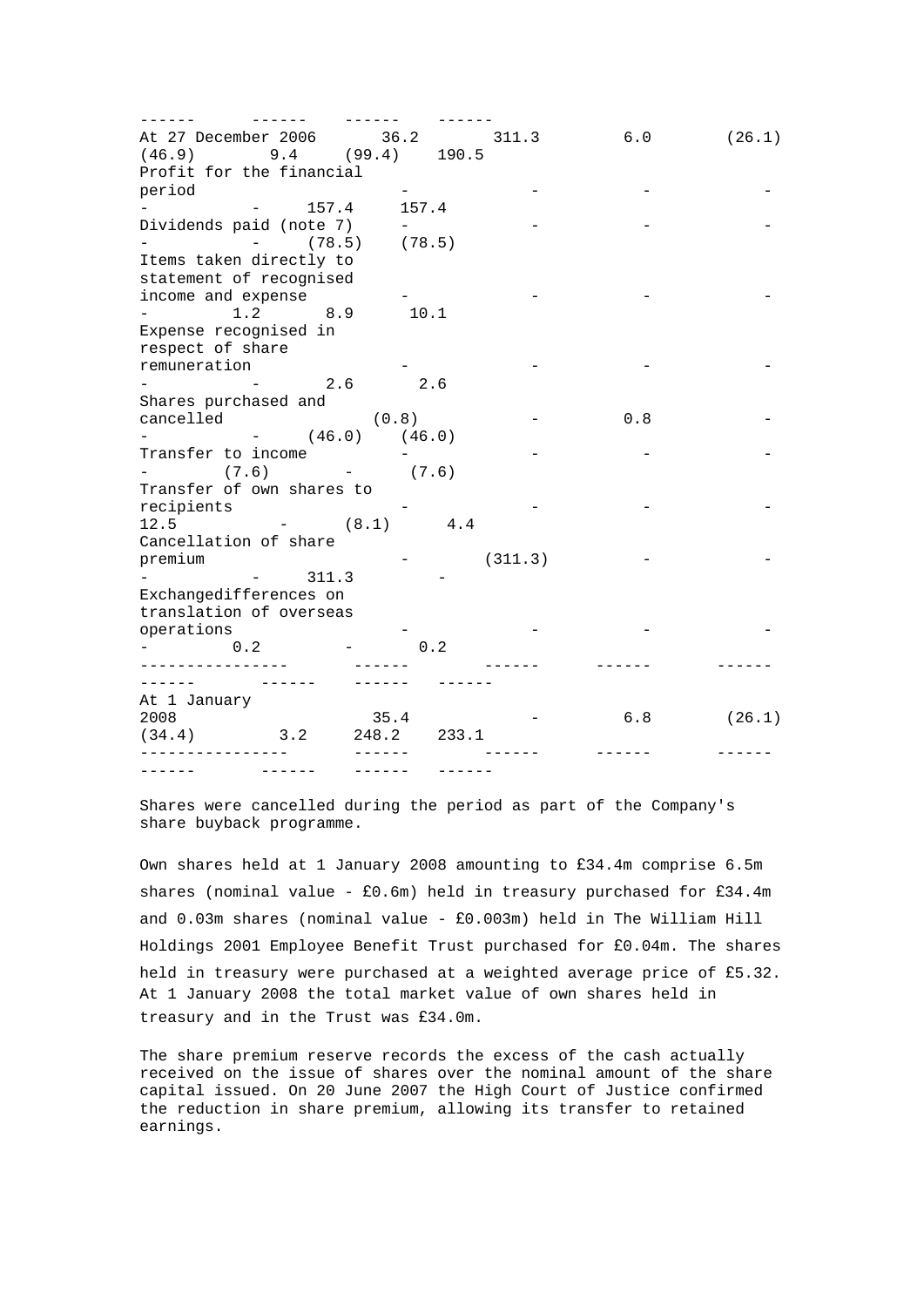10. Notes to the cash flow statement

|                                                     | 53 weeks ended    | 52 |
|-----------------------------------------------------|-------------------|----|
| weeks ended                                         | 1 January         | 26 |
| December                                            | 2008              |    |
| 2006                                                |                   |    |
|                                                     | £                 |    |
| £<br>___________________________                    | - - - - - - - - - |    |
| ---------                                           |                   |    |
| Operating profit before exceptional items<br>292.2  | 286.7             |    |
| Adjustments for:                                    |                   |    |
| Share of result of associates and joint<br>ventures | (0.7)             |    |
| (3.6)                                               |                   |    |
| Depreciation of property, plant and<br>equipment    | 27.8              |    |
| 27.1<br>Depreciation of computer software<br>2.7    | 8.1               |    |
| Loss/(gain) on disposal of property, plant          |                   |    |
| and equipment<br>(0.5)                              | 0.4               |    |
| Gain on disposal of LBOs and administrative         |                   |    |
| buildings<br>(4.0)                                  | (5.1)             |    |
| Gain on disposal of SIS shares                      | (1.7)             |    |
| Cost charged in respect of share                    |                   |    |
| remuneration<br>3.0                                 | 2.6               |    |
| Defined benefit pension cost less cash              |                   |    |
| contributions                                       | (7.9)             |    |
| (8.1)<br>Foreign exchange reserve movement          | 0.2               |    |
| Movement on financial derivatives                   |                   |    |
|                                                     | (0.9)             |    |
| Movement in provisions<br>(7.5)                     |                   |    |
|                                                     | ---------         |    |
| Operating cash flows before movements in            |                   |    |
| working capital:<br>301.3                           | 309.5             |    |
|                                                     |                   |    |
| Increase in inventories<br>(0.1)                    | (0.1)             |    |
| Decrease/(increase) in receivables<br>(11.0)        | 0.2               |    |
| Increase in payables                                | 1.1               |    |
| 23.7                                                | . <u>.</u>        |    |
| . _ _ _ _ _ _ _ _                                   |                   |    |
| Cash generated by operations<br>313.9               | 310.7             |    |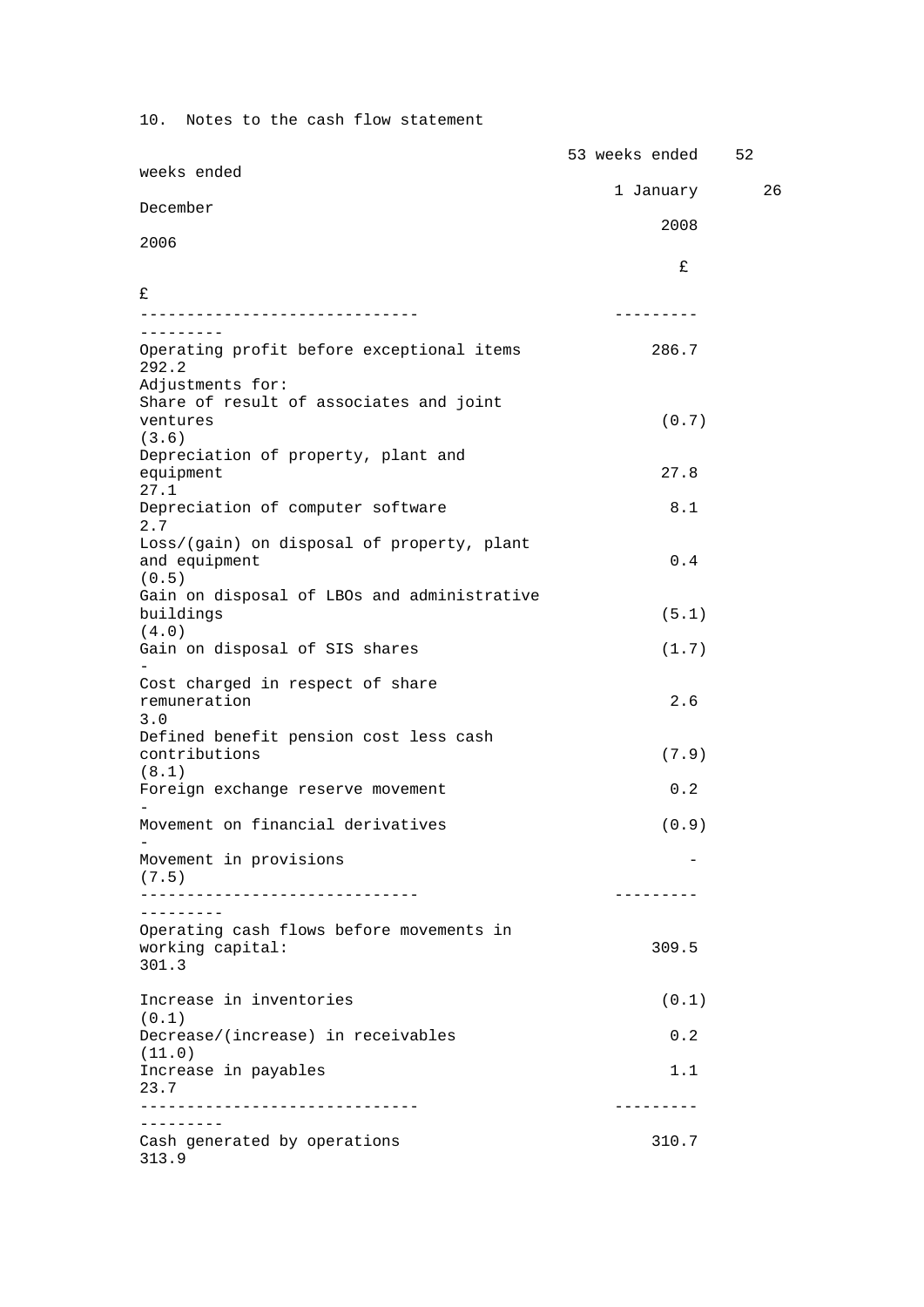| Income taxes paid<br>(53.9)                 | (71.8) |
|---------------------------------------------|--------|
| Interest paid<br>(55.4)                     | (89.3) |
|                                             |        |
| Net cash from operating activities<br>204.6 | 149.6  |
|                                             |        |
|                                             |        |

Cash and cash equivalents (which are presented as a single class of assets on the face of the balance sheet) comprise cash at bank and other short-term highly liquid investments with a maturity of three months or less.

## 11. Acquisitions

During the period the Group acquired 2 small chains of bookmakers, details of which are given below:

T.H Jennings (Harlow Pools) Limited

On 10 January 2007, the Group acquired all of the issued share capital of T.H Jennings (Harlow Pools) Limited ('Jennings') for total cash consideration of £21.5m including costs of £0.3m. The capitalised goodwill on this transaction was £5.8m. Jennings contributed  $£6.3m$  revenue and  $£1.9m$  to the Group's profit before taxation for the period between 11 January 2007 and 1 January 2008.

#### Eclipse Bookmakers Limited

On 25 January 2007, the Group acquired all of the issued share capital of Eclipse Bookmakers Limited ('Eclipse') for total cash consideration of  $£3.2m$  including costs of  $£0.1m$ . The capitalised goodwill on this transaction was  $£1.0$ m. Eclipse contributed  $£1.3$ m revenue and £0.2m to the Group's profit before taxation for the period between 26 January 2007 and 1 January 2008.

Both transactions have been accounted for by the purchase method of accounting. The goodwill arising on these transactions is subject to an annual impairment review in accordance with IAS 36 'Impairment of assets'. The following table sets out the book values of the identifiable assets and liabilities acquired during the period and their fair value to the Group:

|            | Book values |         |   | Fair value        |  |
|------------|-------------|---------|---|-------------------|--|
| Fair value | Jennings    | Eclipse |   | Total adjustments |  |
| to Group   | E           | E       | E | £                 |  |
| £          |             |         |   |                   |  |
|            |             |         |   |                   |  |
|            |             |         |   |                   |  |

Non-current assets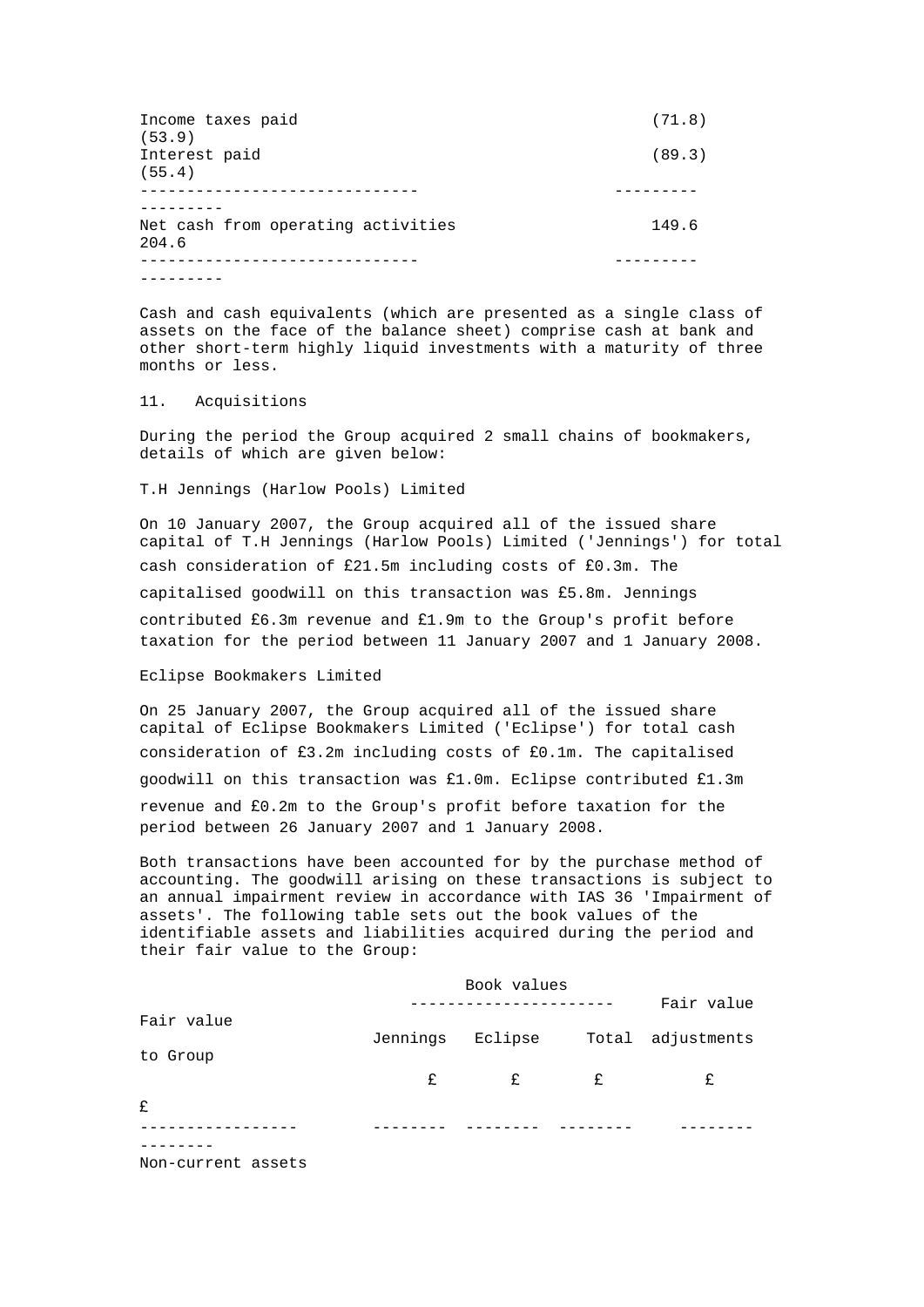| Intangible assets<br>23.9                                                                     | 0.3                             | $ -$                                 | 0.3               | 23.6  |
|-----------------------------------------------------------------------------------------------|---------------------------------|--------------------------------------|-------------------|-------|
| Property, plant &<br>equipment                                                                |                                 |                                      | $0.5$ $0.1$ $0.6$ | (0.1) |
| 0.5<br>Deferred tax assets<br>0.2                                                             | 0.2                             | the company of the company           | 0.2               |       |
| Current assets<br>Trade and other                                                             |                                 |                                      |                   |       |
| receivables<br>2.9                                                                            | 2.8                             | $0.1$ 2.9                            |                   |       |
| Cash<br>0.1                                                                                   | 0.1                             | the control of the second control of | 0.1               |       |
| ---------                                                                                     |                                 | ---------                            | ---------         |       |
| Total assets<br>27.6                                                                          |                                 | $3.9$ 0.2 4.1                        |                   | 23.5  |
| . <u>_ _ _ _ _ _ _ _ _ _ _ _ _ _ _</u> _<br>---------                                         | --------                        | --------                             | --------          |       |
| Current liabilities                                                                           |                                 |                                      |                   |       |
| Trade and other payables $(2.6)$ $(0.3)$ $(2.9)$<br>(2.9)                                     |                                 |                                      |                   |       |
| Non-current liabilities<br>Deferred tax liabilities $   (6.8)$                                |                                 |                                      |                   |       |
| (6.8)                                                                                         |                                 |                                      |                   |       |
| --------                                                                                      |                                 |                                      |                   |       |
| Total liabilities<br>(9.7)<br>----------------                                                | $(2.6)$ $(0.3)$ $(2.9)$ $(6.8)$ |                                      |                   |       |
| - - - - - - - -                                                                               |                                 |                                      |                   |       |
| Net assets acquired 1.3 (0.1) 1.2<br>17.9                                                     |                                 |                                      |                   | 16.7  |
| $- - - - - - - -$                                                                             |                                 |                                      |                   |       |
| Net assets acquired<br>17.9                                                                   |                                 |                                      |                   |       |
| Goodwill arising<br>6.8                                                                       |                                 |                                      |                   |       |
|                                                                                               |                                 |                                      |                   |       |
| Total consideration<br>24.7                                                                   |                                 |                                      |                   |       |
| --------                                                                                      |                                 |                                      |                   |       |
| Satisfied by:<br>Cash consideration<br>23.6                                                   |                                 |                                      |                   |       |
| Retention creditor<br>1.1                                                                     |                                 |                                      |                   |       |
|                                                                                               |                                 |                                      |                   |       |
| .<br>Total consideration<br>24.7                                                              |                                 |                                      |                   |       |
| --------                                                                                      |                                 |                                      |                   |       |
| Net cash outflows in respect of these acquisitions comprised:<br>Cash consideration<br>(23.6) |                                 |                                      |                   |       |